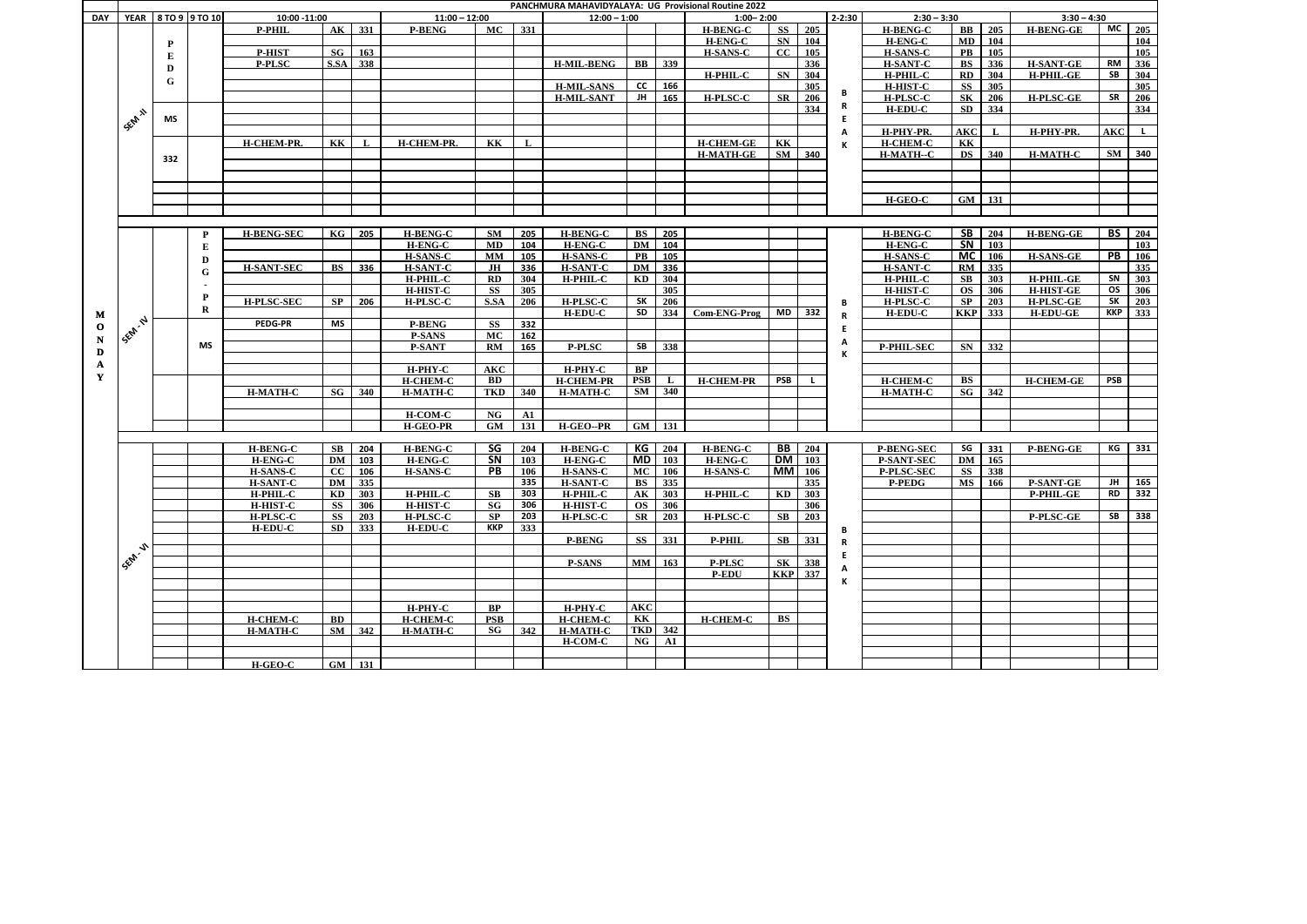| PANCHMURA MAHAVIDYALAYA: UG Provisional Routine 2022<br>YEAR 8 TO 9 9 TO 10<br>$2 - 2:30$<br>$3:30 - 4:30$<br>10:00 -11:00<br>$11:00 - 12:00$<br>$12:00 - 1:00$<br>$1:00 - 2:00$<br>$2:30 - 3:30$<br><b>DAY</b><br>331<br>$AKC$ 331<br>MC 205<br>205<br>SM<br><b>H-BENG-C</b><br><b>H-BENG-C</b><br><b>BS</b><br><b>H-BENG-GE</b><br><b>P-BENG</b><br><b>P-PHIL</b> |                |            |              |                   |                |        |                   |             |              |                   |            |                          |                               |                                               |           |    |                   |                                   |             |                  |                  |                                                  |
|---------------------------------------------------------------------------------------------------------------------------------------------------------------------------------------------------------------------------------------------------------------------------------------------------------------------------------------------------------------------|----------------|------------|--------------|-------------------|----------------|--------|-------------------|-------------|--------------|-------------------|------------|--------------------------|-------------------------------|-----------------------------------------------|-----------|----|-------------------|-----------------------------------|-------------|------------------|------------------|--------------------------------------------------|
|                                                                                                                                                                                                                                                                                                                                                                     |                |            |              |                   |                |        |                   |             |              |                   |            |                          |                               |                                               |           |    |                   |                                   |             |                  |                  |                                                  |
|                                                                                                                                                                                                                                                                                                                                                                     |                |            |              |                   |                |        |                   |             |              |                   |            |                          |                               |                                               |           |    |                   |                                   |             |                  |                  | $205$ SM                                         |
|                                                                                                                                                                                                                                                                                                                                                                     |                |            |              |                   |                |        |                   |             |              |                   |            |                          | <b>H-ENG-C</b>                | <b>DM</b>                                     | 104       |    | <b>H-ENG-C</b>    | YK                                | 104         |                  | 104              |                                                  |
|                                                                                                                                                                                                                                                                                                                                                                     |                |            |              |                   |                |        |                   |             |              |                   |            |                          | <b>H-SANS-C</b>               | $SM$ 105                                      |           |    | <b>H-SANS-C</b>   | BM                                | 105         |                  | $\overline{105}$ |                                                  |
|                                                                                                                                                                                                                                                                                                                                                                     |                | P          | $\mathbf{P}$ |                   |                |        | <b>P-PLSC</b>     | <b>SR</b>   | 338          |                   |            |                          |                               |                                               | 336       |    | <b>H-SANT-C</b>   | <b>BS</b>                         | 336         | <b>H-SANT-GE</b> | 336              | <b>RS</b>                                        |
|                                                                                                                                                                                                                                                                                                                                                                     |                |            | Е            |                   |                |        |                   |             |              |                   |            |                          | H-PHIL-C                      | $\mathbf{R}$                                  | 304       |    | H-PHIL-C          | SN                                | 304         | H-PHIL-GE        |                  | $304$ SB                                         |
|                                                                                                                                                                                                                                                                                                                                                                     |                | D          | D            |                   |                |        |                   |             |              |                   |            |                          | <b>H-HIST-C</b>               | $\mathbf{K}\mathbf{P}$                        | 305       |    | <b>H-HIST-C</b>   | AN                                | 305         | <b>H-HIST-GE</b> | 305              | AN                                               |
|                                                                                                                                                                                                                                                                                                                                                                     |                | G          | $\mathbf G$  |                   |                |        |                   |             |              |                   |            |                          | <b>H-PLSC-C</b>               | <b>DD</b>                                     | 206       | В  | <b>H-PLSC-C</b>   | <b>SR</b>                         | 206         | <b>H-PLSC-GE</b> | 206              | <b>DD</b>                                        |
|                                                                                                                                                                                                                                                                                                                                                                     |                |            |              |                   |                |        |                   |             |              |                   |            |                          |                               |                                               | 334       | R  | <b>H-EDU-C</b>    | <b>MS</b>                         | 334         |                  | 334              |                                                  |
|                                                                                                                                                                                                                                                                                                                                                                     | SEAR A         |            |              |                   |                |        |                   |             |              |                   |            |                          | Com-ENG-Prog                  | SN                                            | 339       | E. |                   |                                   |             |                  |                  |                                                  |
|                                                                                                                                                                                                                                                                                                                                                                     |                |            |              |                   |                |        |                   |             |              |                   |            |                          |                               |                                               |           | А  | H-PHY-PR.         | BP                                | $\mathbf I$ | H-PHY-PR.        | <b>BP</b>        |                                                  |
|                                                                                                                                                                                                                                                                                                                                                                     |                |            |              |                   |                |        | H-CHEM-PR.        | <b>BS</b>   | $\mathbf{L}$ | H-CHEM-PR.        | BS         |                          | <b>H-CHEM-GE</b>              | KK                                            |           |    | <b>H-CHEM-C</b>   | BS                                |             |                  |                  |                                                  |
|                                                                                                                                                                                                                                                                                                                                                                     |                |            |              |                   |                |        |                   |             |              |                   |            |                          |                               |                                               |           |    | H-MATH--C         | $\mathbf{UB}$                     | 340         | <b>H-MATH-C</b>  |                  | SM 340                                           |
|                                                                                                                                                                                                                                                                                                                                                                     |                | MS         | MS           |                   |                |        |                   |             |              |                   |            |                          |                               |                                               |           |    |                   |                                   |             |                  |                  |                                                  |
|                                                                                                                                                                                                                                                                                                                                                                     |                |            |              |                   |                |        |                   |             |              |                   |            |                          |                               |                                               |           |    |                   |                                   |             |                  |                  |                                                  |
|                                                                                                                                                                                                                                                                                                                                                                     |                |            |              |                   |                |        |                   |             |              |                   |            |                          |                               |                                               |           |    | H-GEO-C           | AS                                | 131         |                  |                  |                                                  |
|                                                                                                                                                                                                                                                                                                                                                                     |                | 332        | 332          |                   |                |        | H-GEO-PR.         | GM          | 131          | H-GEO-PR.         |            | $\overline{GM}$ 131      |                               |                                               |           |    | <b>H-ECON-C</b>   | $\mathbf{A}\mathbf{B}$            | 222         | <b>H-ECON-C</b>  |                  | $AB$ 222                                         |
|                                                                                                                                                                                                                                                                                                                                                                     |                |            |              |                   |                |        |                   |             |              |                   |            |                          |                               |                                               |           |    |                   |                                   |             |                  |                  |                                                  |
|                                                                                                                                                                                                                                                                                                                                                                     |                |            |              |                   |                |        |                   |             |              |                   |            |                          |                               |                                               |           |    |                   |                                   |             |                  |                  |                                                  |
|                                                                                                                                                                                                                                                                                                                                                                     |                | P          | $\mathbf{P}$ |                   |                | 205    | <b>H-BENG-C</b>   | <b>PS</b>   | 205          | <b>H-BENG-C</b>   |            | <b>BB</b> 205            |                               |                                               |           |    | <b>H-BENG-C</b>   | MC                                | 204         | <b>H-BENG-GE</b> | <b>PS</b>        | 204                                              |
|                                                                                                                                                                                                                                                                                                                                                                     |                | Е          | ${\bf E}$    | <b>H-ENG-SEC</b>  | YK             | 104    | <b>H-ENG-C</b>    | <b>MD</b>   | 104          | <b>H-ENG-C</b>    |            | $SN$ 104                 |                               |                                               |           |    | <b>H-ENG-C</b>    | <b>SN</b>                         | 103         |                  |                  | 103                                              |
|                                                                                                                                                                                                                                                                                                                                                                     |                | D          | D            |                   |                | 105    | <b>H-SANS-C</b>   | $_{\rm CC}$ | 105          | <b>H-SANS-C</b>   | <b>MM</b>  | 105                      |                               |                                               |           |    | <b>H-SANS-C</b>   | <b>SM</b>                         | 106         | <b>H-SANS-GE</b> | PB               | 106                                              |
|                                                                                                                                                                                                                                                                                                                                                                     |                |            |              |                   |                | 336    |                   |             | 336          | <b>H-SANT-C</b>   | BS         | 336                      |                               |                                               |           |    | H-SANT-C          | RS                                | 335         |                  |                  | 335                                              |
|                                                                                                                                                                                                                                                                                                                                                                     |                | G          | G            | <b>H-PHIL-SEC</b> | A <sub>K</sub> | 304    | H-PHIL-C          | <b>SB</b>   | 304          | H-PHIL-C          | SN         | 304                      |                               |                                               |           |    | H-PHIL-C          | KD                                | 303         | <b>H-PHIL-GE</b> | SN               | 303                                              |
|                                                                                                                                                                                                                                                                                                                                                                     |                |            |              | <b>H-HIST-SEC</b> | KP             | 305    | <b>H-HIST-C</b>   | <b>SS</b>   | 305          |                   |            | 305                      |                               |                                               |           |    | <b>H-HIST-C</b>   | <b>OS</b>                         | 306         |                  |                  | 306                                              |
|                                                                                                                                                                                                                                                                                                                                                                     |                | P          | P            |                   |                | 206    | <b>H-PLSC-C</b>   | <b>SK</b>   | 206          | <b>H-PLSC-C</b>   | DD         | 206                      |                               |                                               |           |    | <b>H-PLSC-C</b>   | <b>SS</b>                         | 203         | <b>H-PLSC-GE</b> | <b>SK</b>        | 203                                              |
| T                                                                                                                                                                                                                                                                                                                                                                   |                | R          | R            |                   |                | 334    |                   |             | 334          | <b>H-EDU-C</b>    |            | MS 334                   |                               |                                               |           | в  | $H-EDU-C$         | <b>KKP</b> 333                    |             | <b>H-EDU-GE</b>  |                  | $KKP$ 333                                        |
| $\mathbf U$                                                                                                                                                                                                                                                                                                                                                         |                |            |              |                   |                |        | <b>P-BENG</b>     | MC          | 332          |                   |            |                          | Com-ENG-Prog                  | MD                                            | 332       | R  |                   |                                   |             |                  |                  |                                                  |
| E                                                                                                                                                                                                                                                                                                                                                                   | 1 Sept. 12 1   |            |              |                   |                |        | <b>P-SANS</b>     | BM          | 162          | <b>P-HIST</b>     |            | $SG$ 162                 |                               |                                               |           | E. | <b>P-SANS-SEC</b> | $\mathbf{PB}$                     | 162         |                  |                  |                                                  |
| S                                                                                                                                                                                                                                                                                                                                                                   |                | <b>CKP</b> | <b>CKP</b>   |                   |                |        | <b>P-SANT</b>     | <b>DM</b>   | 165          | <b>P-PLSC</b>     | <b>SP</b>  | 338                      |                               |                                               |           | А  | <b>P-EDU SEC</b>  | $\overline{\mathbf{P}\mathbf{G}}$ | 337         |                  |                  |                                                  |
| $\mathbf D$                                                                                                                                                                                                                                                                                                                                                         |                |            |              |                   |                |        |                   |             |              |                   |            |                          |                               |                                               |           |    | к                 |                                   |             |                  |                  |                                                  |
| $\mathbf{A}$                                                                                                                                                                                                                                                                                                                                                        |                |            |              |                   |                |        | $H-PHY-C$         | <b>ARM</b>  |              | H-PHY-C           | BP         |                          |                               |                                               |           |    |                   |                                   |             |                  |                  |                                                  |
| Y                                                                                                                                                                                                                                                                                                                                                                   |                |            |              | <b>H-CHEM-SEC</b> | KK             |        | <b>H-CHEM-C</b>   | <b>PSB</b>  |              | <b>H-CHEM-PR</b>  |            | $\overline{\text{SB}}$ L | <b>H-CHEM-PR</b>              | SB                                            | L.        |    | <b>H-CHEM-C</b>   | $\mathbf{S}\mathbf{B}$            |             | <b>H-CHEM-GE</b> | <b>SB</b>        |                                                  |
|                                                                                                                                                                                                                                                                                                                                                                     |                |            |              |                   |                |        |                   |             |              | <b>H-ECON-C</b>   |            | $AB$ 222                 |                               |                                               |           |    |                   |                                   |             |                  |                  |                                                  |
|                                                                                                                                                                                                                                                                                                                                                                     |                |            |              |                   |                |        |                   |             |              | <b>H-MATH-C</b>   |            | TR 340                   | <b>H-MATH-C</b>               | TKD 340                                       |           |    |                   |                                   |             |                  |                  |                                                  |
|                                                                                                                                                                                                                                                                                                                                                                     |                |            |              |                   |                |        |                   |             |              | H-ENV.Sc.-PR      |            | <b>MM</b> 243            | H-ENV.Sc.-PR                  | MM 243                                        |           |    |                   |                                   |             |                  |                  |                                                  |
|                                                                                                                                                                                                                                                                                                                                                                     |                |            |              | H-GEO-SEC         | GM             | 131    |                   |             |              | H-GEO-C           |            | $AS$ 165                 |                               |                                               |           |    |                   |                                   |             |                  |                  |                                                  |
|                                                                                                                                                                                                                                                                                                                                                                     |                |            |              |                   |                |        |                   |             |              | H-COM-SEC         | NG         |                          | H-COM-C                       | NG                                            | <b>A1</b> |    |                   |                                   |             |                  |                  |                                                  |
|                                                                                                                                                                                                                                                                                                                                                                     |                |            |              |                   |                |        |                   |             |              |                   |            |                          |                               |                                               |           |    |                   |                                   |             |                  |                  |                                                  |
|                                                                                                                                                                                                                                                                                                                                                                     |                |            |              | <b>H-BENG-C</b>   | MC             | 204    | <b>H-BENG-C</b>   | <b>SD</b>   | 204          | <b>H-BENG-C</b>   |            | $SG$ 204                 | <b>H-BENG-C</b>               | $\overline{BS}$   204                         |           |    | <b>P-BENG</b>     | <b>SB</b>                         | 331         | <b>P-BENG-GE</b> |                  | $SB$ 331                                         |
|                                                                                                                                                                                                                                                                                                                                                                     |                |            |              | <b>H-ENG-C</b>    | <b>SN</b>      | 103    | <b>H-ENG-C</b>    | DM          | 103          | H-ENG-C           |            | MD 103                   | <b>H-ENG-C</b>                | YK                                            | 103       |    |                   |                                   |             |                  |                  |                                                  |
|                                                                                                                                                                                                                                                                                                                                                                     |                |            |              | <b>H-SANS-C</b>   | MM             | 106    | <b>H-SANS-C</b>   | <b>SM</b>   | 106          | <b>H-SANS-C</b>   | PB         | 106                      | <b>H-SANS-C</b>               | CC                                            | 106       |    | <b>P-SANS</b>     | CC                                | 163         |                  |                  |                                                  |
|                                                                                                                                                                                                                                                                                                                                                                     |                |            |              | <b>H-SANT-C</b>   | <b>BS</b>      | 335    | <b>H-SANT-C</b>   | RS          | 335          | <b>H-SANT-C</b>   |            | DM 335                   |                               |                                               | 335       |    |                   |                                   |             | <b>P-SANT-GE</b> |                  | DM 165                                           |
|                                                                                                                                                                                                                                                                                                                                                                     |                |            |              | H-PHIL-C          | RD             | 303    | H-PHIL-C          | KD          | 303          | H-PHIL-C          | SB         | 303                      | <b>H-PHIL-C</b>               | $SN$ 303                                      |           |    |                   |                                   |             | P-PHIL-GE        | KD<br>SG         | $\begin{array}{ c c }\n\hline\n332\n\end{array}$ |
|                                                                                                                                                                                                                                                                                                                                                                     |                |            |              |                   |                | 306    | <b>H-HIST-C</b>   | AN          | 306          | H-HIST-C          |            | OS 306                   |                               |                                               | 306       |    |                   |                                   |             | P-HIST-GE        |                  | 163                                              |
|                                                                                                                                                                                                                                                                                                                                                                     |                |            |              | H-PLSC-C          | SP             | 203    | H-PLSC-C          | SS          | 203          | H-PLSC-C          | SR         | 203                      | <b>H-PLSC-C</b>               | $\overline{\text{SP}}$ 203<br>$\overline{MS}$ |           | В  |                   |                                   |             | P-PLSC-GE        |                  | $SR$ 338                                         |
|                                                                                                                                                                                                                                                                                                                                                                     |                |            |              |                   |                | 333    |                   |             | 333          | <b>H-EDU-C</b>    |            | $KKP$ 333                | <b>H-EDU-C</b>                | AK 331                                        | 333       | R  |                   |                                   |             |                  |                  |                                                  |
|                                                                                                                                                                                                                                                                                                                                                                     |                |            |              |                   |                |        |                   |             |              | <b>P-PHIL-SEC</b> |            | RD 331                   | <b>P-PHIL</b>                 | <b>SS</b>                                     |           | E. |                   |                                   |             |                  |                  |                                                  |
|                                                                                                                                                                                                                                                                                                                                                                     | <b>155M-V1</b> |            |              |                   |                |        |                   |             |              | P-HIST-SEC        |            | AN 163<br>MS 166         | <b>P-HIST</b>                 | <b>SS</b>                                     | 163       |    |                   |                                   |             |                  |                  |                                                  |
|                                                                                                                                                                                                                                                                                                                                                                     |                |            |              |                   |                |        | <b>P-PEDG-SEC</b> | <b>MS</b>   | 166          | P-PEDG            |            |                          | <b>P-PLSC</b><br><b>P-EDU</b> | <b>PG</b> 337                                 | 338       | A  |                   |                                   |             |                  |                  |                                                  |
|                                                                                                                                                                                                                                                                                                                                                                     |                |            |              |                   |                |        |                   |             |              |                   |            |                          |                               |                                               |           |    |                   |                                   |             |                  |                  |                                                  |
|                                                                                                                                                                                                                                                                                                                                                                     |                |            |              |                   |                |        | $H-PHY-C$         | <b>BP</b>   |              | $H-PHY-C$         | <b>ARM</b> |                          |                               |                                               |           |    |                   |                                   |             |                  |                  |                                                  |
|                                                                                                                                                                                                                                                                                                                                                                     |                |            |              | <b>H-CHEM-C</b>   | <b>PSB</b>     |        | <b>H-CHEM-C</b>   | SB          |              | <b>H-CHEM-C</b>   | KK         |                          | <b>H-CHEM-C</b>               | <b>BS</b>                                     |           |    |                   |                                   |             |                  |                  |                                                  |
|                                                                                                                                                                                                                                                                                                                                                                     |                |            |              | <b>H-MATH-C</b>   | <b>DS</b>      | 342    | <b>H-MATH-C</b>   | TKD         | 342          |                   |            |                          |                               |                                               |           |    |                   |                                   |             |                  |                  |                                                  |
|                                                                                                                                                                                                                                                                                                                                                                     |                |            |              |                   |                |        | <b>H-COM-C</b>    | NG          | A1           |                   |            |                          |                               |                                               |           |    |                   |                                   |             |                  |                  |                                                  |
|                                                                                                                                                                                                                                                                                                                                                                     |                |            |              | H-ENV.Sc .- C     | MM             | 243    | H-ENV.Sc .- C     | <b>MM</b>   | 243          |                   |            |                          |                               |                                               |           |    |                   |                                   |             |                  |                  |                                                  |
|                                                                                                                                                                                                                                                                                                                                                                     |                |            |              | H-GEO-PR.         |                | AS 131 | H-GEO-PR          | AS          | 131          |                   |            |                          | <b>H-GEO-DSE</b>              | $\overline{GM}$ 131                           |           |    |                   |                                   |             |                  |                  |                                                  |
|                                                                                                                                                                                                                                                                                                                                                                     |                |            |              |                   |                |        |                   |             |              |                   |            |                          |                               |                                               |           |    |                   |                                   |             |                  |                  |                                                  |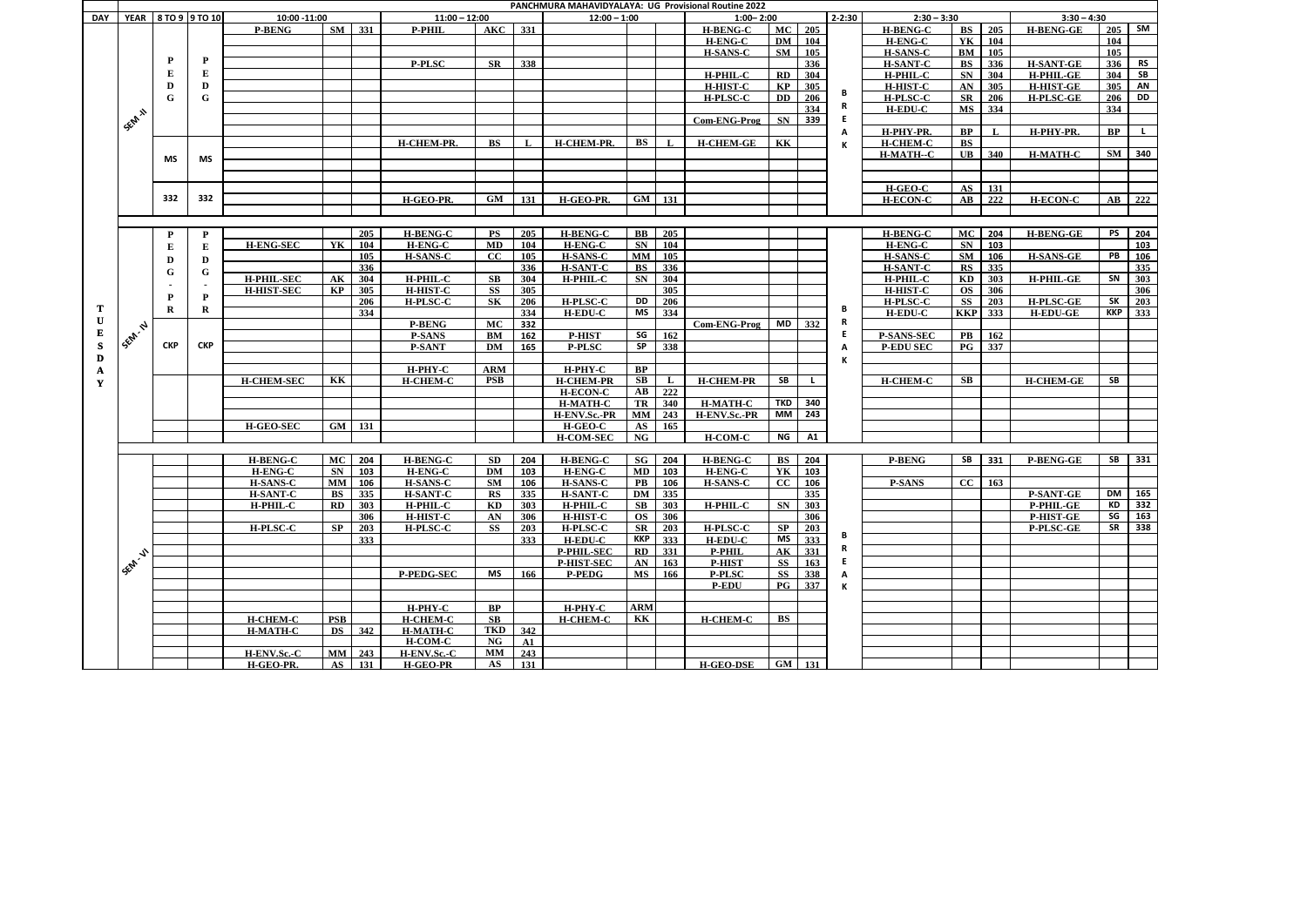| <b>PANCHMURA MAHAVIDYALAYA: UG Provisional Routine 2022</b><br>YEAR 8 TO 9 9 TO 10<br>$2 - 2:30$<br>10:00 -11:00<br>$11:00 - 12:00$<br>$1:00 - 2:00$<br>$2:30 - 3:30$<br>$12:00 - 1:00$<br>DAY<br>RD 331<br>$SM$ 205 |                      |             |              |                   |                        |                            |                  |               |                  |                      |                        |                  |                     |                        |     |    |                   |                        |     |                  |                        |                                |
|----------------------------------------------------------------------------------------------------------------------------------------------------------------------------------------------------------------------|----------------------|-------------|--------------|-------------------|------------------------|----------------------------|------------------|---------------|------------------|----------------------|------------------------|------------------|---------------------|------------------------|-----|----|-------------------|------------------------|-----|------------------|------------------------|--------------------------------|
|                                                                                                                                                                                                                      |                      |             |              |                   |                        |                            |                  |               |                  |                      |                        |                  |                     |                        |     |    |                   |                        |     | $3:30 - 4:30$    |                        |                                |
|                                                                                                                                                                                                                      |                      |             |              | <b>P-PHIL</b>     |                        |                            | <b>P-BENG</b>    | KG            | 331              |                      |                        |                  | <b>H-BENG-C</b>     |                        |     |    | <b>H-BENG-C</b>   | SG                     | 205 | <b>H-BENG-GE</b> |                        | $SM$ 205                       |
|                                                                                                                                                                                                                      |                      |             |              |                   |                        |                            |                  |               |                  |                      |                        |                  | <b>H-ENG-C</b>      | <b>SN</b>              | 104 |    | H-ENG-C           | KC                     | 104 |                  |                        | 104                            |
|                                                                                                                                                                                                                      |                      |             | P            | <b>P-HIST</b>     | <b>OS</b>              | 163                        | <b>P-SANS</b>    | BM            | 163              |                      |                        |                  | <b>H-SANS-C</b>     | <b>MC</b>              | 105 |    | <b>H-SANS-C</b>   | <b>MM</b>              | 105 |                  |                        | 105                            |
|                                                                                                                                                                                                                      |                      |             | ${\bf E}$    | <b>P-PLSC</b>     | DD                     | 338                        |                  |               |                  |                      |                        |                  | <b>H-SANT-C</b>     | RS                     | 336 |    | <b>H-SANT-C</b>   | RM                     | 336 | <b>H-SANT-GE</b> | $\overline{\text{BS}}$ | 336                            |
|                                                                                                                                                                                                                      |                      |             |              |                   |                        |                            |                  |               |                  | <b>P-MIL-BENG</b>    | SG                     | 339              | H-PHIL-C            | SM                     | 304 |    | <b>H-PHIL-C</b>   | AH                     | 304 | <b>H-PHIL-GE</b> | ${\bf AH}$             | 304                            |
|                                                                                                                                                                                                                      |                      |             | D            |                   |                        |                            |                  |               |                  |                      |                        |                  | <b>H-HIST-C</b>     | NP                     | 305 |    | <b>H-HIST-C</b>   | SM                     | 305 | <b>H-HIST-GE</b> | SG                     | 305                            |
|                                                                                                                                                                                                                      |                      |             | G            |                   |                        |                            |                  |               |                  | <b>P-MIL-SANS</b>    | <b>MM</b>              | 166              | <b>H-PLSC-C</b>     | $\overline{\text{SK}}$ | 206 | В  | <b>H-PLSC-C</b>   | <b>DD</b>              | 206 | <b>H-PLSC-GE</b> |                        | S.SA 206                       |
|                                                                                                                                                                                                                      |                      |             |              |                   |                        |                            |                  |               |                  | <b>P-MIL-SANT</b>    | BS                     | 165              | <b>H-EDU-C</b>      | <b>KKP</b> 334         |     | R  | <b>H-EDU-C</b>    | $_{\rm PG}$            | 334 |                  |                        | 334                            |
|                                                                                                                                                                                                                      |                      |             |              |                   |                        |                            |                  |               |                  |                      |                        |                  | <b>Com-ENG-Prog</b> | YK                     | 339 | E. |                   |                        |     |                  |                        |                                |
|                                                                                                                                                                                                                      | SEM N                |             |              |                   |                        |                            |                  |               |                  |                      |                        |                  |                     |                        |     | А  | H-PHY-C           | <b>AKC</b>             | 164 | H-PHY-C          |                        | <b>ARM</b> 164                 |
|                                                                                                                                                                                                                      |                      |             |              |                   |                        |                            |                  |               |                  | <b>H-CHEM-GE-PR.</b> | $\mathbf{S}\mathbf{B}$ |                  | H-CHEM-GE-PR.       | $\mathbf{S}\mathbf{B}$ |     | К  | <b>H-CHEM-C</b>   | SB                     |     | <b>H-CHEM-C</b>  | <b>PSB</b>             |                                |
|                                                                                                                                                                                                                      |                      |             | <b>CKP</b>   |                   |                        |                            |                  |               |                  |                      |                        |                  | <b>H-MATH-GE</b>    | $SM$ 340               |     |    | H-MATH--C         | TR                     | 340 | <b>H-MATH-C</b>  |                        | $UB$ 340                       |
|                                                                                                                                                                                                                      |                      |             |              |                   |                        |                            |                  |               |                  |                      |                        |                  |                     |                        |     |    |                   |                        |     |                  |                        |                                |
|                                                                                                                                                                                                                      |                      |             |              |                   |                        |                            |                  |               |                  |                      |                        |                  |                     |                        |     |    |                   |                        |     |                  |                        |                                |
|                                                                                                                                                                                                                      |                      |             |              |                   |                        |                            |                  |               |                  |                      |                        |                  |                     |                        |     |    | <b>H-GEO-C</b>    | $\mathbf{A}\mathbf{S}$ | 131 |                  |                        |                                |
|                                                                                                                                                                                                                      |                      |             | 332          |                   |                        |                            |                  |               |                  |                      |                        |                  | <b>H-ECON-GE</b>    | $\mathbf{A}\mathbf{B}$ | 222 |    | <b>H-ECON-C</b>   | $\mathbf{A}\mathbf{B}$ | 222 |                  |                        |                                |
|                                                                                                                                                                                                                      |                      |             |              |                   |                        |                            |                  |               |                  |                      |                        |                  |                     |                        |     |    |                   |                        |     |                  |                        |                                |
|                                                                                                                                                                                                                      |                      |             |              |                   |                        |                            |                  |               |                  |                      |                        |                  |                     |                        |     |    |                   |                        |     |                  |                        |                                |
|                                                                                                                                                                                                                      |                      |             |              |                   |                        | 205                        | <b>H-BENG-C</b>  | SG            | 205              | <b>H-BENG-C</b>      |                        | <b>DB</b> 205    |                     |                        |     |    | <b>H-BENG-C</b>   | KG                     | 204 | <b>H-BENG-GE</b> | <b>BS</b>              | $204$                          |
|                                                                                                                                                                                                                      |                      | P           | $\mathbf{P}$ |                   |                        | 104                        | <b>H-ENG-C</b>   | KC            | 104              | H-ENG-C              | YK                     | 104              |                     |                        |     |    | H-ENG-C           | YK                     | 103 |                  |                        | 103                            |
|                                                                                                                                                                                                                      |                      | E           | ${\bf E}$    | <b>H-SANS-SEC</b> | <b>MM</b>              | 105                        | <b>H-SANS-C</b>  | <b>MC</b>     | 105              | <b>H-SANS-C</b>      | BM                     | 105              |                     |                        |     |    | <b>H-SANS-C</b>   | <b>SM</b>              | 106 | <b>H-SANS-GE</b> | SM                     | 106                            |
|                                                                                                                                                                                                                      |                      | D           | $\mathbf D$  |                   |                        | 336                        |                  |               | 336              | <b>H-SANT-C</b>      | RM                     | 336              |                     |                        |     |    | <b>H-SANT-C</b>   | RS                     | 335 |                  |                        | 335                            |
|                                                                                                                                                                                                                      |                      | ${\bf G}$   | ${\bf G}$    |                   |                        | 304                        | H-PHIL-C         | RD            | 304              | H-PHIL-C             | AH                     | 304              |                     |                        |     |    | H-PHIL-C          | RD                     | 303 | H-PHIL-GE        | AK                     | $303$                          |
| W                                                                                                                                                                                                                    |                      | $\bf R$     | R<br>$\sim$  |                   |                        | 305                        | <b>H-HIST-C</b>  | AN            | 305              |                      |                        | 305              |                     |                        |     |    | <b>H-HIST-C</b>   | <b>SG</b>              | 306 |                  |                        | 306                            |
|                                                                                                                                                                                                                      |                      | S           | ${\bf S}$    |                   |                        | 206                        | <b>H-PLSC-C</b>  | SR            | 206              | <b>H-PLSC-C</b>      | SS                     | 206              | Com-ENG-Prog        | KC                     | 332 | В  | <b>H-PLSC-C</b>   | SK                     | 203 | <b>H-PLSC-GE</b> | DD                     | $\overline{203}$               |
| D                                                                                                                                                                                                                    |                      |             |              |                   |                        | 334                        |                  |               | 334              | <b>H-EDU-C</b>       | PG                     | $\overline{334}$ |                     |                        |     | R. | <b>H-EDU-C</b>    | <b>MS</b>              | 333 |                  |                        | 333                            |
| N                                                                                                                                                                                                                    | <b>1 SEM. N</b>      |             | E            | <b>P-PEDG</b>     | CKP                    | 166                        | <b>P-BENG</b>    | BB            | 332              | <b>P-PHIL</b>        | AK                     | 332              |                     |                        |     | E. | <b>P-HIST SEC</b> | AN                     | 162 |                  |                        |                                |
| E                                                                                                                                                                                                                    |                      | $\mathbf C$ | $\mathbf{C}$ |                   |                        |                            |                  |               |                  | <b>P-HIST</b>        | <b>OS</b>              | 162              |                     |                        |     | А  | <b>P-PHIL-SEC</b> | <b>SM</b>              | 332 |                  |                        |                                |
| S                                                                                                                                                                                                                    |                      |             |              |                   |                        |                            |                  |               |                  | <b>P-PLSC</b>        | S.SA                   | 338              |                     |                        |     |    |                   |                        |     |                  |                        |                                |
|                                                                                                                                                                                                                      |                      | <b>MS</b>   | <b>MS</b>    | <b>H-ECON-SEC</b> | $\mathbf{A}\mathbf{B}$ | 222                        | <b>H-ECON-C</b>  | AB            | $\overline{222}$ |                      |                        |                  | <b>H-MATH-C</b>     | <b>TKD</b>             | 342 | К  |                   |                        |     |                  |                        |                                |
| D                                                                                                                                                                                                                    |                      |             |              |                   |                        |                            | H-PHY-SEC        | <b>AKC</b>    |                  | H-PHY-PR.            | <b>ARM</b>             | $\mathbf{I}$ .   | H-PHY-PR.           | <b>ARM</b>             | L.  |    | <b>H-MATH-C</b>   | SM                     | 342 |                  |                        |                                |
| A                                                                                                                                                                                                                    |                      |             |              | H-CHEM-PR.        | $\mathbf{S}\mathbf{B}$ |                            | <b>H-CHEM-PR</b> | SB            |                  | <b>H-CHEM-PR</b>     | <b>PSB</b>             | L                | <b>H-CHEM-PR</b>    | <b>PSB</b>             |     |    |                   |                        |     | <b>H-CHEM-GE</b> | SG                     |                                |
| Y                                                                                                                                                                                                                    |                      |             |              |                   |                        |                            |                  |               |                  | H-C.Sc.-PR.          | PB                     | 242              | H-C.Sc.-PR.         | PB                     | 242 |    |                   |                        |     | <b>H-MATH-GE</b> | SG                     | $\begin{array}{c} \end{array}$ |
|                                                                                                                                                                                                                      |                      |             |              |                   |                        |                            |                  |               |                  | H-ENV.Sc.-PR         |                        | <b>MM</b> 243    | H-ENV.Sc.-PR        | MM I                   | 243 |    |                   |                        |     |                  |                        |                                |
|                                                                                                                                                                                                                      |                      |             |              |                   |                        |                            |                  |               |                  |                      |                        |                  | H-GEO-C             | <b>AS</b>              | 131 |    | <b>H-COM-C</b>    | NG                     | A1  | <b>H-COM-GE</b>  | NG                     |                                |
|                                                                                                                                                                                                                      |                      |             |              |                   |                        |                            |                  |               |                  |                      |                        |                  |                     |                        |     |    |                   |                        |     |                  |                        |                                |
|                                                                                                                                                                                                                      |                      |             |              | H-BENG-C          | <b>US</b>              | 204                        | <b>H-BENG-C</b>  | SM            | 204              | <b>H-BENG-C</b>      |                        | <b>PS</b> 204    | <b>H-BENG-C</b>     | DB                     | 204 |    | <b>P-BENG</b>     | BB                     | 331 |                  |                        |                                |
|                                                                                                                                                                                                                      |                      |             |              | <b>H-ENG-C</b>    | YK                     | 103                        | H-ENG-C          | SN            | 103              | <b>H-ENG-C</b>       |                        | DM 103           | H-ENG-C             | $DM$ 103               |     |    |                   |                        |     |                  |                        |                                |
|                                                                                                                                                                                                                      |                      |             |              | <b>H-SANS-C</b>   | <b>BM</b>              | 106                        | <b>H-SANS-C</b>  | <b>SM</b>     | 106              | H-SANS-C             | MC                     | 106              | H-SANS-C            | MM                     | 106 |    | <b>P-SANS-SEC</b> | BM                     | 163 |                  |                        |                                |
|                                                                                                                                                                                                                      |                      |             |              | <b>H-SANT-C</b>   | RM                     | 335                        | <b>H-SANT-C</b>  | <b>RS</b>     | 335              |                      |                        | 335              | <b>H-SANT-C</b>     | <b>BS</b>              | 335 |    |                   |                        |     |                  |                        |                                |
|                                                                                                                                                                                                                      |                      |             |              | H-PHIL-C          | AH                     | 303                        | <b>H-PHIL-C</b>  | SM            | 303              | <b>H-PHIL-C</b>      | RD                     | 303              | <b>H-PHIL-C</b>     | AK                     | 303 |    |                   |                        |     |                  |                        |                                |
|                                                                                                                                                                                                                      |                      |             |              |                   |                        | 306                        | H-HIST-C         | SG            | 306              | <b>H-HIST-C</b>      |                        | $NP$ 306         |                     |                        | 306 |    |                   |                        |     |                  |                        |                                |
|                                                                                                                                                                                                                      |                      |             |              | <b>H-PLSC-C</b>   | <b>SK</b>              | 203                        | <b>H-PLSC-C</b>  | <b>SS</b>     | 203              | <b>H-PLSC-C</b>      | <b>SR</b>              | 203              | <b>H-PLSC-C</b>     | <b>SR</b>              | 203 |    |                   |                        |     | P-PLSC-GE        | SS                     | 338                            |
|                                                                                                                                                                                                                      |                      |             |              | <b>H-EDU-C</b>    | <b>KKP</b>             | 333                        | <b>H-EDU-C</b>   | PG            | 333              |                      |                        | 333              |                     |                        | 333 | В  |                   |                        |     | <b>P-EDU-GE</b>  | MS                     | 337                            |
|                                                                                                                                                                                                                      |                      |             |              |                   |                        |                            |                  |               |                  |                      |                        |                  |                     |                        |     | R  |                   |                        |     |                  |                        |                                |
|                                                                                                                                                                                                                      | <b>1 SEPA - 41 1</b> |             |              |                   |                        |                            |                  |               |                  |                      |                        |                  | <b>P-PEDG</b>       | <b>CKP</b> 166         |     | E. |                   |                        |     |                  |                        |                                |
|                                                                                                                                                                                                                      |                      |             |              |                   |                        |                            |                  |               |                  |                      |                        |                  | <b>P-PLSC</b>       | S.SA                   | 338 | Α  |                   |                        |     |                  |                        |                                |
|                                                                                                                                                                                                                      |                      |             |              |                   |                        |                            |                  |               |                  |                      |                        |                  |                     |                        |     |    |                   |                        |     |                  |                        |                                |
|                                                                                                                                                                                                                      |                      |             |              |                   |                        |                            |                  |               |                  |                      |                        |                  |                     |                        |     | К  |                   |                        |     |                  |                        |                                |
|                                                                                                                                                                                                                      |                      |             |              |                   |                        |                            | H-PHY-C          | <b>ARM</b>    |                  | H-PHY-C              | <b>AKC</b>             |                  |                     |                        |     |    |                   |                        |     |                  |                        |                                |
|                                                                                                                                                                                                                      |                      |             |              | <b>H-CHEM-C</b>   | SG                     |                            | <b>H-CHEM-C</b>  | SG            |                  | <b>H-CHEM-C</b>      | BS                     |                  | <b>H-CHEM-C</b>     | BS                     |     |    |                   |                        |     |                  |                        |                                |
|                                                                                                                                                                                                                      |                      |             |              | <b>H-MATH-C</b>   | SM                     | 342                        | <b>H-MATH-C</b>  | SG            | 342              | <b>H-MATH-C</b>      |                        | <b>UB</b> 342    |                     |                        |     |    |                   |                        |     |                  |                        |                                |
|                                                                                                                                                                                                                      |                      |             |              | $H-C.Sc.-C$       | $\mathbf{PB}$          | $\overline{242}$           | $H-C.Sc.-C$      | $\mathbf{PB}$ | 242              |                      |                        |                  |                     |                        |     |    |                   |                        |     |                  |                        |                                |
|                                                                                                                                                                                                                      |                      |             |              | H-ENV.Sc.-C       |                        | $\overline{\text{MM}}$ 243 | H-ENV.Sc.-C      | <b>MM</b>     | 243              | H-COM-C              |                        | NG A1            |                     |                        |     |    |                   |                        |     |                  |                        |                                |
|                                                                                                                                                                                                                      |                      |             |              | H-GEO-PR.         | AS                     | 131                        | H-GEO-PR.        | AS            | 131              |                      |                        |                  |                     |                        |     |    |                   |                        |     |                  |                        |                                |
|                                                                                                                                                                                                                      |                      |             |              |                   |                        |                            |                  |               |                  |                      |                        |                  |                     |                        |     |    |                   |                        |     |                  |                        |                                |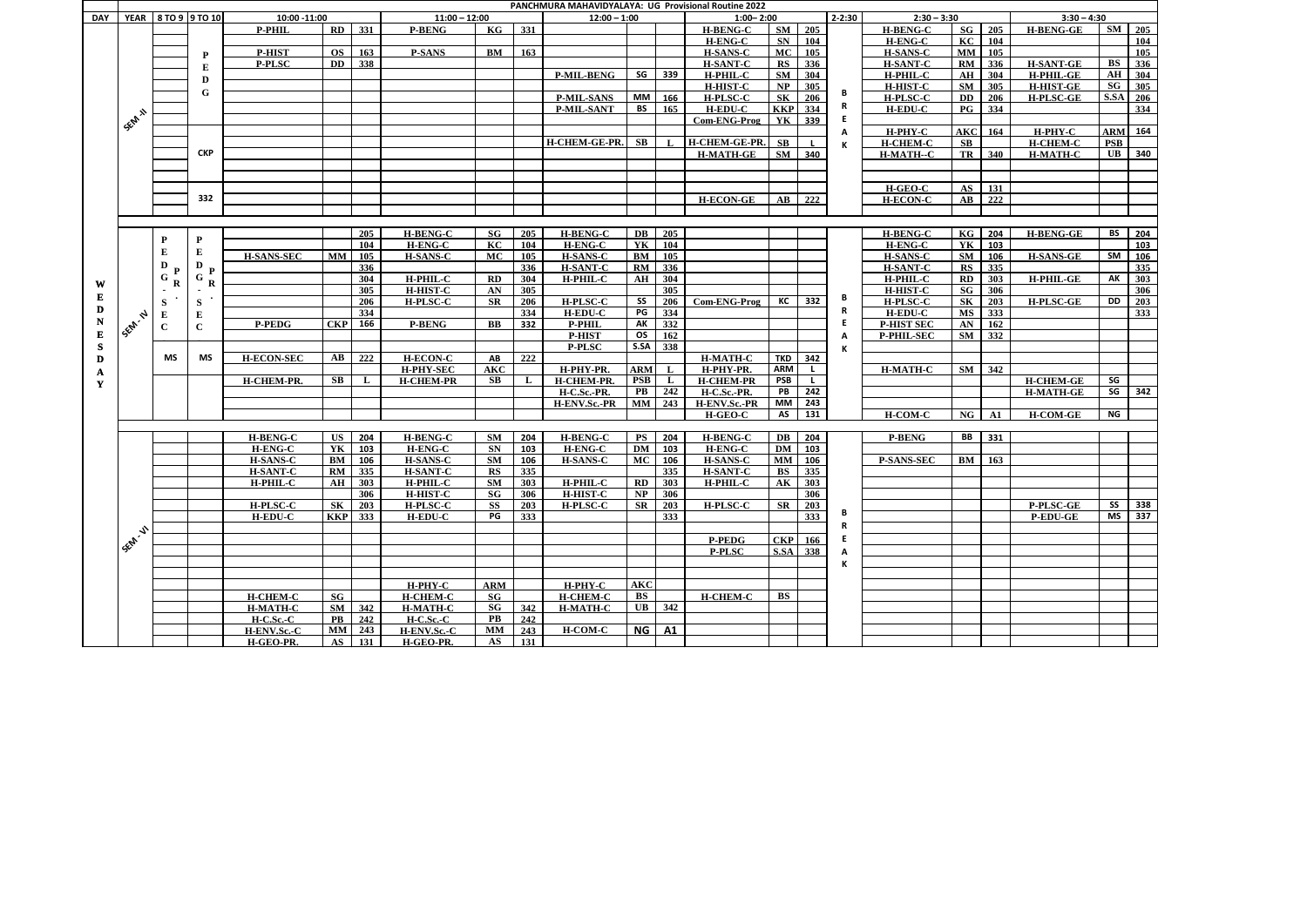|            |                    |       |                            |                   |            |               |                  |                        |                 | <b>PANCHMURA MAHAVIDYALAYA: UG Provisional Routine 2022</b> |                        |               |                     |                |                |            |                   |                                   |               |                  |               |     |
|------------|--------------------|-------|----------------------------|-------------------|------------|---------------|------------------|------------------------|-----------------|-------------------------------------------------------------|------------------------|---------------|---------------------|----------------|----------------|------------|-------------------|-----------------------------------|---------------|------------------|---------------|-----|
| <b>DAY</b> |                    |       | <b>YEAR 8 TO 9 9 TO 10</b> | 10:00 -11:00      |            |               | $11:00 - 12:00$  |                        |                 | $12:00 - 1:00$                                              |                        |               | $1:00 - 2:00$       |                |                | $2 - 2:30$ | $2:30 - 3:30$     |                                   |               | $3:30 - 4:30$    |               |     |
|            |                    |       |                            | <b>P-BENG</b>     |            | $SG$ 331      | <b>P-PHIL</b>    | SB                     | 331             |                                                             |                        |               | <b>H-BENG-C</b>     |                | <b>PS</b> 205  |            | <b>H-BENG-C</b>   | SD                                | 205           | <b>H-BENG-GE</b> | $MC$ 205      |     |
|            |                    |       | P                          |                   |            |               |                  |                        |                 |                                                             |                        |               | <b>H-ENG-C</b>      | DM             | 104            |            | <b>H-ENG-C</b>    | SN                                | 104           |                  |               | 104 |
|            |                    |       | E                          | <b>P-SANS</b>     |            | $CC$ 163      |                  |                        |                 |                                                             |                        |               | <b>H-SANS-C</b>     |                | $MM$ 105       |            | <b>H-SANS-C</b>   | <b>PB</b>                         | 105           | <b>H-SANS-GE</b> | SM            | 105 |
|            |                    |       | D                          |                   |            |               | <b>P-PLSC</b>    | <b>DD</b>              | 338             |                                                             |                        |               | <b>H-SANT-C</b>     |                | RM 336         |            | <b>H-SANT-C</b>   | RS                                | 336           |                  |               | 336 |
|            |                    |       | G                          |                   |            |               |                  |                        |                 |                                                             |                        |               | H-PHIL-C            |                | SM 304         |            | H-PHIL-C          | AH                                | 304           | <b>H-PHIL-GE</b> | KD            | 304 |
|            |                    |       |                            |                   |            |               |                  |                        |                 |                                                             |                        |               |                     |                | 305            | В          | <b>H-HIST-C</b>   |                                   | $SM$ 305      | <b>H-HIST-GE</b> | NP            | 305 |
|            |                    |       |                            |                   |            |               |                  |                        |                 |                                                             |                        |               | <b>H-PLSC-C</b>     | <b>SS</b>      | 206            |            | <b>H-PLSC-C</b>   | SB                                | 206           | <b>H-PLSC-GE</b> | SK            | 206 |
|            |                    |       |                            |                   |            |               |                  |                        |                 |                                                             |                        |               | <b>H-EDU-C</b>      |                | <b>KKP</b> 334 | R.         | <b>H-EDU-C</b>    | <b>SD</b>                         | 334           |                  |               | 334 |
|            | <b>SEM 11</b>      |       | <b>CKP</b>                 |                   |            |               |                  |                        |                 |                                                             |                        |               | <b>Com-ENG-Prog</b> | KC             | 339            | E.         |                   |                                   |               |                  |               |     |
|            |                    |       |                            |                   |            |               |                  |                        |                 | <b>H-MIL-BENG</b>                                           |                        | <b>US</b> 339 | H-PHY-GE            |                | <b>ARM</b> 164 | A          | H-PHY-C           | <b>AKC</b>                        | 164           |                  |               |     |
|            |                    |       |                            |                   |            |               |                  |                        |                 |                                                             |                        |               | <b>H-CHEM-GE</b>    | <b>PSB</b>     |                | К          | <b>H-CHEM-C</b>   | <b>BD</b>                         |               | <b>H-CHEM-C</b>  | KK            |     |
|            |                    |       |                            |                   |            |               |                  |                        |                 | <b>H-MIL-SANS</b>                                           | CC                     | 166           |                     |                |                |            | H-MATH--C         | TR                                | 340           | <b>H-MATH-C</b>  | $\mathbf{UB}$ | 340 |
|            |                    |       |                            |                   |            |               |                  |                        |                 | <b>H-MIL-SANT</b>                                           | JH                     | 165           |                     |                |                |            |                   |                                   |               |                  |               |     |
|            |                    |       | 332                        |                   |            |               |                  |                        |                 |                                                             |                        |               |                     |                |                |            |                   |                                   |               |                  |               |     |
|            |                    |       |                            |                   |            |               |                  |                        |                 |                                                             |                        |               | $H-GEO-C$           |                | $GM$ 165       |            | $H-GEO-C$         | $\overline{\mathbf{A}}\mathbf{S}$ | 131           |                  |               |     |
|            |                    |       |                            |                   |            |               |                  |                        |                 |                                                             |                        |               |                     |                |                |            | <b>H-ECON-C</b>   | $\mathbf{A}\mathbf{B}$            | 222           |                  |               |     |
|            |                    |       |                            |                   |            |               |                  |                        |                 |                                                             |                        |               |                     |                |                |            |                   |                                   |               |                  |               |     |
|            |                    |       |                            |                   |            |               |                  |                        |                 |                                                             |                        |               |                     |                |                |            |                   |                                   |               |                  |               |     |
|            |                    |       |                            |                   |            | 205           | <b>H-BENG-C</b>  | PS                     | 205             | <b>H-BENG-C</b>                                             | SG                     | 205           |                     |                |                |            | <b>H-BENG-C</b>   | MC                                | 204           | <b>H-BENG-GE</b> | PS            | 204 |
|            |                    | P     | P                          | <b>H-ENG-SEC</b>  | DM         | 104           | <b>H-ENG-C</b>   | KC                     | <b>104</b>      | H-ENG-C                                                     | SN                     | 104           |                     |                |                |            | <b>H-ENG-C</b>    | YK                                | 103           |                  |               | 103 |
|            |                    | Е     | Е                          |                   |            | 105           | <b>H-SANS-C</b>  | <b>PB</b>              | 105             | <b>H-SANS-C</b>                                             | MM                     | 105           |                     |                |                |            | <b>H-SANS-C</b>   | SM                                | 106           |                  |               | 106 |
|            |                    | D     | D                          |                   |            | 336           |                  |                        | 336             | <b>H-SANT-C</b>                                             | ${\bf RS}$             | 336           |                     |                |                |            | <b>H-SANT-C</b>   | JH                                | 335           |                  |               | 335 |
|            |                    | G P   | $G$ $P$                    | <b>H-PHIL-SEC</b> | <b>SM</b>  | 304           | H-PHIL-C         | KD                     | 304             | H-PHIL-C                                                    | <b>SN</b>              | 304           |                     |                |                |            | H-PHIL-C          | KD                                | 303           | <b>H-PHIL-GE</b> | SM            | 303 |
| Т          |                    |       |                            |                   |            | 305           | <b>H-HIST-C</b>  | AN                     | 305             | <b>H-HIST-C</b>                                             | NP                     | 305           |                     |                |                |            | <b>H-HIST-C</b>   | <b>SS</b>                         | 306           |                  |               | 306 |
| Н          |                    | $- R$ | R<br>$\sim$                |                   |            | 206           | <b>H-PLSC-C</b>  | <b>SS</b>              | 206             | <b>H-PLSC-C</b>                                             | SS                     | 206           |                     |                |                | В          | <b>H-PLSC-C</b>   | <b>DD</b>                         | 203           | <b>H-PLSC-GE</b> | <b>SB</b>     | 203 |
| U          |                    | S.    | S                          |                   |            | 334           |                  |                        | 334             | <b>H-EDU-C</b>                                              | ККР                    | 334           | <b>Com-ENG-Prog</b> | SN             | 332            | R          | <b>H-EDU-C</b>    | <b>KKP</b>                        | 333           |                  |               | 333 |
|            | <b>1 SEM. N</b>    | Е     | E                          | <b>P-PEDG</b>     | <b>CKP</b> | 166           | <b>P-BENG</b>    | BB                     | 332             | <b>P-PHIL</b>                                               | SM                     | 332           |                     |                |                | E          | <b>P-BENG-SEC</b> | SM                                | 332           |                  |               |     |
| R          |                    | C     | $\mathbf C$                |                   |            |               |                  |                        |                 | <b>P-EDU</b>                                                | MS                     | 337           |                     |                |                | A          | <b>P-PLSC SEC</b> | $S_{\mathbf{K}}$                  | 338           |                  |               |     |
| S          |                    |       |                            |                   |            |               |                  |                        |                 | <b>P-PLSC</b>                                               | DD                     | 338           |                     |                |                | К          | <b>P-SANT-SEC</b> | RM                                | 165           |                  |               |     |
| D          |                    |       |                            |                   |            |               |                  |                        |                 | H-PHY-PR.                                                   | <b>AKC</b>             | $\mathbf{L}$  | H-PHY-PR.           | АКС            |                |            |                   |                                   |               | H-PHY-GE         | <b>ARM</b>    |     |
| A          |                    |       |                            |                   |            |               | <b>H-CHEM-C</b>  | <b>BD</b>              |                 | H-CHEM-PR.                                                  | KK                     | $\mathbf{L}$  | H-CHEM-PR           | KK             | $\mathbf{L}$   |            | <b>H-CHEM-C</b>   | <b>PSB</b>                        |               | <b>H-CHEM-GE</b> | <b>SB</b>     |     |
| Y          |                    | MS    | MS                         |                   |            |               |                  |                        |                 |                                                             |                        |               | <b>H-MATH-C</b>     |                | TR 342         |            | <b>H-MATH-SEC</b> | $\mathbf{UB}$                     | 342           |                  |               |     |
|            |                    |       |                            |                   |            |               |                  |                        |                 | H-C.Sc.-PR                                                  |                        | <b>PB</b> 242 | H-C.Sc.-PR          |                | PB 242         |            |                   |                                   |               |                  |               |     |
|            |                    |       |                            |                   |            |               |                  |                        |                 |                                                             |                        |               | H-ENV.Sc.-C         |                | MM 243         |            | H-ENV.Sc.-C       |                                   | $MM$ 243      |                  |               |     |
|            |                    |       |                            | H-GEO-C           |            | $GM$ 131      | H-GEO-C          | GM                     | 131             | <b>H-ECON-C</b>                                             | AB                     | 222           |                     |                |                |            |                   |                                   |               | <b>H-ECON-GE</b> | AB            | 222 |
|            |                    |       |                            |                   |            |               |                  |                        |                 |                                                             |                        |               |                     |                |                |            | H-COM-C           | <b>NG</b>                         | $\mathbf{A1}$ | <b>H-COM-GE</b>  | <b>NG</b>     |     |
|            |                    |       |                            |                   |            |               |                  |                        |                 |                                                             |                        |               |                     |                |                |            |                   |                                   |               |                  |               |     |
|            |                    |       |                            | <b>H-BENG-C</b>   | BB         | 204           | <b>H-BENG-C</b>  | US                     | 204             | <b>H-BENG-C</b>                                             | <b>SM</b>              | 204           | <b>H-BENG-C</b>     | KG             | 204            |            | <b>P-BENG</b>     | DB                                | 331           | <b>P-BENG-GE</b> | KG            | 331 |
|            |                    |       |                            | H-ENG-C           |            | $KC$ 103      | <b>H-ENG-C</b>   | SN                     | 103             | <b>H-ENG-C</b>                                              | YK                     | 103           | H-ENG-C             |                | YK 103         |            |                   |                                   |               |                  |               |     |
|            |                    |       |                            | <b>H-SANS-C</b>   | <b>MM</b>  | 106           | <b>H-SANS-C</b>  | SM                     | 106             | <b>H-SANS-C</b>                                             | <b>PB</b>              | 106           | <b>H-SANS-C</b>     | CC             | 106            |            |                   |                                   |               |                  |               |     |
|            |                    |       |                            | <b>H-SANT-C</b>   |            | RM 335        | <b>H-SANT-C</b>  | JH                     | 335             |                                                             |                        | 335           | <b>H-SANT-C</b>     |                | RS 335         |            |                   |                                   |               |                  |               |     |
|            |                    |       |                            | H-PHIL-C          |            | AH 303        | H-PHIL-C         | SN                     | $\frac{303}{ }$ | H-PHIL-C                                                    |                        | SB 303        | H-PHIL-C            |                | KD 303         |            |                   |                                   |               |                  |               |     |
|            |                    |       |                            | <b>H-HIST-C</b>   |            | KP 306        | <b>H-HIST-C</b>  | SM                     | 306             | <b>H-HIST-C</b>                                             | AN                     | 306           |                     |                | $306$          |            |                   |                                   |               |                  |               |     |
|            |                    |       |                            | <b>H-PLSC-C</b>   | SP         | 203           | <b>H-PLSC-C</b>  | S <sub>K</sub>         | 203             | <b>H-PLSC-C</b>                                             | SB                     | 203           | <b>H-PLSC-C</b>     | S <sub>K</sub> | 203            | В          |                   |                                   |               |                  |               |     |
|            |                    |       |                            |                   |            | 333           |                  |                        | 333             | H-EDU-C                                                     | SD                     | 333           | <b>H-EDU-C</b>      | MS             | 333            | R          |                   |                                   |               |                  |               |     |
|            | <b>1 SEPA 11 1</b> |       |                            |                   |            |               |                  |                        |                 |                                                             |                        |               | <b>P-PHIL-SEC</b>   | AH             | 331            |            |                   |                                   |               |                  |               |     |
|            |                    |       |                            |                   |            |               |                  |                        |                 |                                                             |                        |               | <b>P-PEDG</b>       |                | $CKP$ 166      | E.         |                   |                                   |               | <b>P-PLSC-GE</b> | <b>SP</b>     | 338 |
|            |                    |       |                            |                   |            |               |                  |                        |                 |                                                             |                        |               | <b>P-PLSC</b>       | SP             | 338            | A          |                   |                                   |               | <b>P-EDU-GE</b>  | MS            | 337 |
|            |                    |       |                            |                   |            |               |                  |                        |                 |                                                             |                        |               | <b>P-EDU</b>        |                | SD 337         | К          |                   |                                   |               |                  |               |     |
|            |                    |       |                            | H-PHY-PR.         | <b>AKC</b> |               |                  |                        |                 |                                                             | $\mathbf{ARM}$         |               |                     |                |                |            |                   |                                   |               |                  |               |     |
|            |                    |       |                            |                   |            | $\mathbf{L}$  | H-PHY-PR.        | <b>AKC</b>             |                 | H-PHY-C                                                     |                        |               | H-CHEM-C            |                |                |            |                   |                                   |               |                  |               |     |
|            |                    |       |                            | <b>H-CHEM-PR</b>  | SB         | $\mathbf{L}$  | <b>H-CHEM-PR</b> | $\mathbf{S}\mathbf{B}$ | $\mathbf{L}$    | <b>H-CHEM-C</b>                                             | $\mathbf{S}\mathbf{B}$ |               |                     | <b>BD</b>      |                |            | <b>H-CHEM-PR</b>  | SG                                | $\mathbf{L}$  | H-CHEM-PR        | SG            |     |
|            |                    |       |                            | H-MATH-C          |            | UB 342        | <b>H-MATH-C</b>  | <b>TKD</b>             | 342             | H-COM-C                                                     | NG                     | A1            |                     |                |                |            |                   |                                   |               |                  |               |     |
|            |                    |       |                            | $H-C.Sc.-C$       |            | <b>PB</b> 242 | $H-C.Sc.-C$      | $\mathbf{PB}$          | 242             |                                                             |                        |               |                     |                |                |            |                   |                                   |               |                  |               |     |
|            |                    |       |                            | H-ENV.Sc.-PR.     |            | MM 243        | H-ENV.Sc.-PR.    | MM                     | 243             |                                                             |                        |               |                     |                |                |            |                   |                                   |               |                  |               |     |
|            |                    |       |                            | H-GEO-C           |            | $AS$   131    |                  |                        |                 | <b>H-GEO-DSE</b>                                            |                        | AS 131        | <b>H-GEO-DSE</b>    |                | $AS$   131     |            |                   |                                   |               |                  |               |     |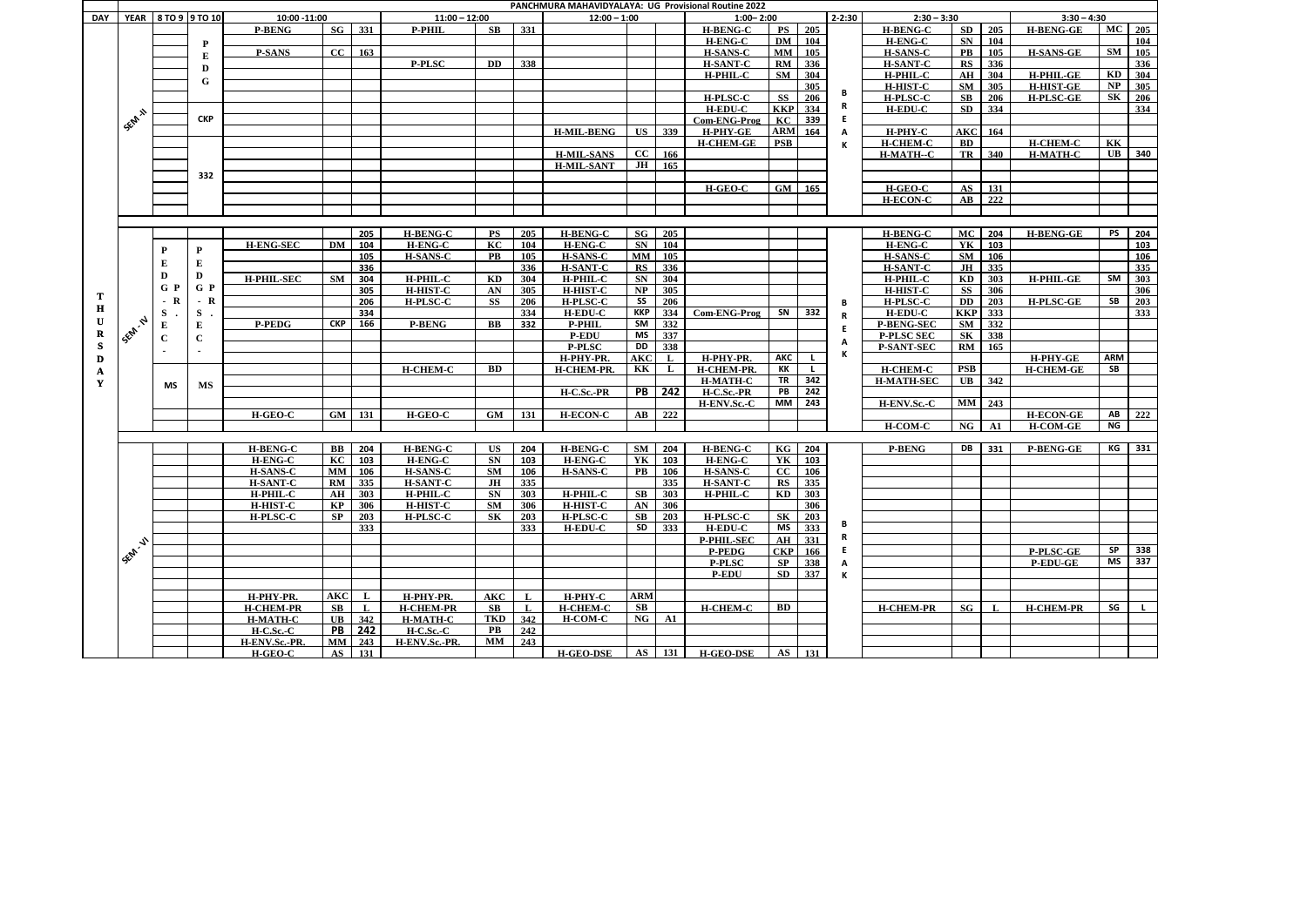| YEAR 8 TO 9 9 TO 10<br>$2 - 2:30$<br>10:00 -11:00<br>$11:00 - 12:00$<br>$2:30 - 3:30$<br>$12:00 - 1:00$<br>$1:00 - 2:00$<br><b>DAY</b><br>$SB$ 205<br>KD 331<br>331<br>US 205<br>KG $\sqrt{205}$<br>DB<br><b>H-BENG-C</b><br><b>H-BENG-C</b><br><b>P-PHIL</b><br><b>P-BENG</b><br><b>H-BENG-GE</b><br>MD 104<br>KC<br>104<br><b>H-ENG-C</b><br>H-ENG-C<br>104<br><b>PB</b><br><b>MC</b><br>163<br>MC 105<br><b>P-HIST</b><br>NP<br>163<br><b>P-SANS</b><br><b>H-SANS-C</b><br><b>H-SANS-C</b><br>cc<br>105<br><b>H-SANS-GE</b><br>P<br>S.SA<br>338<br>339<br><b>DM</b><br>336<br>336<br><b>P-PLSC</b><br><b>P-SANT</b><br>RS<br><b>H-SANT-C</b><br><b>H-SANT-C</b><br><b>JH</b><br>E<br>339<br>SN<br>AH 304<br>$\overline{\mathbf{P}\mathbf{G}}$<br>AH<br>$\vert$ 304<br>304<br><b>H-PHIL-GE</b><br><b>P-EDU</b><br>H-PHIL-C<br><b>H-PHIL-C</b><br>$\overline{\text{SS}}$<br>AN<br>305<br>305<br>305<br>D<br><b>H-HIST-C</b><br>KP<br><b>H-HIST-GE</b><br><b>H-HIST-C</b><br>В<br>$\overline{\text{SK}}$<br>$\overline{\text{SK}}$<br><b>H-PLSC-C</b><br>$\vert$ 206<br><b>H-PLSC-C</b><br>SB<br>206<br><b>H-PLSC-GE</b><br>206<br>${\bf G}$<br>R<br>PG<br>$_{\rm PG}$<br>334<br><b>SD</b><br>334<br>334<br><b>H-EDU-C</b><br><b>H-EDU-C</b><br><b>H-EDU-GE</b><br>SEM 11<br><b>DM</b><br>$\begin{array}{c} \boxed{339} \end{array}$<br>E.<br>Com-ENG-Prog<br>BP<br>H-PHY-C<br><b>ARM</b><br>H-PHY-C<br><b>ARM</b> 164<br>H-PHY-GE<br>164<br>А<br>$H$ -CHEM-C-PR KK<br>KK<br><b>H-CHEM-C</b><br>SG<br><b>H-CHEM-C</b><br><b>BD</b><br><b>H-CHEM-C-PR</b><br>$\mathbf{L}$<br>П.<br>ĸ<br>$SG$ 340<br>SM<br>$340$<br><b>DS</b> 340<br><b>H-MATH-GE</b><br>H-MATH--C<br>H-MATH--C<br><b>CKP</b><br>AS 131<br><b>H-GEO-PR</b><br><b>H-GEO-PR</b><br>$\overline{\mathbf{A}}\mathbf{S}$<br>$\vert$ 131<br>H-GEO-C<br>GM<br>$\vert$ 131<br>332<br><b>H-ECON-GE</b><br>$\vert$ 222<br>222<br>$\mathbf{A}\mathbf{B}$<br><b>H-ECON-C</b><br>$\mathbf{A}\mathbf{B}$<br><b>MC</b><br>205<br><b>H-BENG-C</b><br>H-BENG-C<br><b>BS</b> 205<br>204<br><b>H-BENG-SEC</b><br>$\mathbf{S}\mathbf{M}$<br>205<br><b>H-BENG-C</b><br>SS<br>204<br>104<br>104<br><b>H-ENG-C</b><br>MD<br>104<br>H-ENG-C<br>KC<br>YK<br>103<br>103<br>H-ENG-C<br>105<br><b>H-SANS-C</b><br>$\mathbf{CC}$<br>105<br>$\mathbf{PB}$<br>105<br><b>H-SANS-C</b><br>H-SANS-C<br>BM<br>106<br>106<br>P<br><b>H-SANT-C</b><br>336<br>336<br>335<br><b>H-SANT-SEC</b><br>DM<br>336<br>RM<br><b>H-SANT-C</b><br>RS<br>335<br><b>H-SANT-GE</b><br>RM<br>E<br>AK<br>304<br>H-PHIL-C<br>H-PHIL-C<br>SN<br>304<br>H-PHIL-C<br>303<br><b>H-PHIL-GE</b><br>303<br>KD<br>304<br>KD<br>305<br>305<br><b>H-HIST-C</b><br>KP<br>305<br><b>H-HIST-C</b><br>SM<br>306<br>306<br>D<br>S.SA<br>S.SA<br>206<br>206<br>203<br>203<br>$\mathbf G$<br><b>H-PLSC-SEC</b><br>SK<br><b>H-PLSC-C</b><br><b>SS</b><br>206<br><b>H-PLSC-C</b><br>H-PLSC-C<br>S.SA<br><b>H-PLSC-GE</b><br>в<br>$\overline{334}$<br>334<br><b>SD</b><br>334<br>333<br>333<br><b>H-EDU-C</b><br>F<br>R<br>332<br><b>P-PHIL</b><br>AK<br><b>P-BENG</b><br>SS<br>332<br>1 Sep. 12 1<br>$\bf{R}$<br>166<br>SM<br>YK<br>162<br>Com-ENG-Prog<br>332<br>SM<br>162<br><b>P-PEDG</b><br><b>P-HIST</b><br>E.<br><b>P-SANS-SEC</b><br>$\bf{I}$<br>338<br>DD<br><b>P-PLSC</b><br>А<br>D<br>К<br><b>CKP</b><br>A<br><b>BP</b><br>BP<br>BP<br>H-PHY-C<br><b>ARM</b><br>H-PHY-C<br>H-PHY-GE-PR.<br>H-PHY-GE-PR<br>Y<br><b>SB</b><br>SB<br>SG<br>BD<br>KK<br>SB<br><b>H-CHEM-C</b><br><b>H-CHEM-GE-PR</b><br><b>H-CHEM-SEC</b><br><b>H-CHEM-C</b><br><b>H-CHEM-C</b><br><b>H-CHEM-GE-PR.</b><br><b>L</b><br>$\mathbf{I}$<br><b>TKD 342</b><br>UB<br>342<br>AB<br>222<br><b>H-MATH-C</b><br><b>H-ECON-C</b><br><b>H-MATH-GE</b><br><b>DS</b> 340<br><b>H-MATH-C</b><br>SM<br>340<br><b>H-MATH-C</b><br>332<br>PB<br>242<br>H-C.Sc.-C<br>PB<br>242<br>$H-C.$ Sc.- $C$<br>$AS$ 165<br>165<br>GM<br>H-GEO-C<br>H-GEO-C<br>H-COM-C<br>H-COMC-GE<br>NG<br>$\mathsf{A1}$<br>NG<br>$\mathbf{A1}$<br><b>H-BENG-C</b><br><b>H-BENG-C</b><br>MC<br><b>H-BENG-C</b><br>PS<br><b>H-BENG-C</b><br><b>BS</b><br>SS<br>204<br>204<br>204<br>204<br>KC<br><b>H-ENG-C</b><br><b>DM</b><br>103<br><b>H-ENG-C</b><br>YK<br>103<br><b>H-ENG-C</b><br>MD 103<br><b>H-ENG-C</b><br>$\vert$ 103<br>$SM$ 163<br>SM<br>CC<br><b>H-SANS-C</b><br><b>H-SANS-C</b><br>106<br><b>H-SANS-C</b><br>$\overline{\text{PB}}$<br><b>H-SANS-C</b><br>106<br>BM<br>106<br>106<br><b>P-SANS-GE</b><br>335<br><b>H-SANT-C</b><br><b>H-SANT-C</b><br>RS 335<br><b>H-SANT-C</b><br>RM 335<br>JH<br>335<br>303<br>303<br>H-PHIL-C<br>SM 303<br>SN 303<br>$SD$ 331<br>H-PHIL-C<br>SM<br>H-PHIL-C<br>AK<br>H-PHIL-C<br><b>P-BENG-SEC</b><br>306<br>H-HIST-C<br><b>H-HIST-C</b><br>SS 306<br>NP<br>306<br>306<br>P-PLSC-SEC<br>SR<br>203<br>H-PLSC-C<br><b>DD</b><br>$\boxed{203}$<br>338<br>P-PLSC-GE<br>DD<br><b>H-PLSC-C</b><br>SB<br>203<br><b>H-PLSC-C</b><br>203<br><b>H-PLSC-C</b><br>SR<br>SR<br>В<br>$\overline{333}$<br><b>H-EDU-C</b><br>SD<br>333<br><b>H-EDU-C</b><br>PG<br>333<br>333<br>R<br><b>P-BENG</b><br>SM 331<br><b>P-PHIL</b><br>AK 331<br><b>155M-V1</b><br>S.SA 338<br><b>P-PLSC</b><br>A<br>$DM \overline{165}$<br>P-PEDG-SEC-PR.<br><b>CKP</b><br>P-PEDG-SEC-PR.<br>CKP 166<br><b>CKP</b><br><b>P-SANT</b><br>P-PEDG<br>К<br>BP<br><b>ARM</b><br>$H-PHY-C$<br>H-PHY-PR.<br>H-PHY-PR.<br>$ARM$ L<br>$\mathbf{L}$<br>SG<br>SG<br>KK<br><b>H-CHEM-C</b><br>SB<br><b>H-CHEM-PR.</b><br>KK<br>KK<br><b>H-CHEM-C</b><br>H-CHEM-PR.<br>$\mathbf{L}$<br>H-CHEM-PR.<br>H-CHEM-PR.<br>$\mathbf{L}$<br>$\mathbf{L}$<br>$\mathbf{L}$<br>SG<br>SM 342<br><b>H-MATH-C</b><br>342<br><b>H-MATH-C</b><br>242<br>$\overline{\text{PB}}$<br>242<br>$\mathbf{PB}$<br>H-C.Sc.-PR.<br>H-C.Sc.-PR.<br>NG<br>H-COM-C<br>A1<br>$\overline{GM}$ 131<br>AS<br>131<br>H-GEO-C<br>H-GEO-C | PANCHMURA MAHAVIDYALAYA: UG Provisional Routine 2022<br>$3:30 - 4:30$ |  |  |  |  |  |  |  |  |  |  |  |  |  |  |  |  |  |  |                                                 |
|--------------------------------------------------------------------------------------------------------------------------------------------------------------------------------------------------------------------------------------------------------------------------------------------------------------------------------------------------------------------------------------------------------------------------------------------------------------------------------------------------------------------------------------------------------------------------------------------------------------------------------------------------------------------------------------------------------------------------------------------------------------------------------------------------------------------------------------------------------------------------------------------------------------------------------------------------------------------------------------------------------------------------------------------------------------------------------------------------------------------------------------------------------------------------------------------------------------------------------------------------------------------------------------------------------------------------------------------------------------------------------------------------------------------------------------------------------------------------------------------------------------------------------------------------------------------------------------------------------------------------------------------------------------------------------------------------------------------------------------------------------------------------------------------------------------------------------------------------------------------------------------------------------------------------------------------------------------------------------------------------------------------------------------------------------------------------------------------------------------------------------------------------------------------------------------------------------------------------------------------------------------------------------------------------------------------------------------------------------------------------------------------------------------------------------------------------------------------------------------------------------------------------------------------------------------------------------------------------------------------------------------------------------------------------------------------------------------------------------------------------------------------------------------------------------------------------------------------------------------------------------------------------------------------------------------------------------------------------------------------------------------------------------------------------------------------------------------------------------------------------------------------------------------------------------------------------------------------------------------------------------------------------------------------------------------------------------------------------------------------------------------------------------------------------------------------------------------------------------------------------------------------------------------------------------------------------------------------------------------------------------------------------------------------------------------------------------------------------------------------------------------------------------------------------------------------------------------------------------------------------------------------------------------------------------------------------------------------------------------------------------------------------------------------------------------------------------------------------------------------------------------------------------------------------------------------------------------------------------------------------------------------------------------------------------------------------------------------------------------------------------------------------------------------------------------------------------------------------------------------------------------------------------------------------------------------------------------------------------------------------------------------------------------------------------------------------------------------------------------------------------------------------------------------------------------------------------------------------------------------------------------------------------------------------------------------------------------------------------------------------------------------------------------------------------------------------------------------------------------------------------------------------------------------------------------------------------------------------------------------------------------------------------------------------------------------------------------------------------------------------------------------------------------------------------------------------------------------------------------------------------------------------------------------------------------------------------------------------------------------------------------------------------------------------------------------------------------------------------------------------------------------------------------------------------------------------------|-----------------------------------------------------------------------|--|--|--|--|--|--|--|--|--|--|--|--|--|--|--|--|--|--|-------------------------------------------------|
|                                                                                                                                                                                                                                                                                                                                                                                                                                                                                                                                                                                                                                                                                                                                                                                                                                                                                                                                                                                                                                                                                                                                                                                                                                                                                                                                                                                                                                                                                                                                                                                                                                                                                                                                                                                                                                                                                                                                                                                                                                                                                                                                                                                                                                                                                                                                                                                                                                                                                                                                                                                                                                                                                                                                                                                                                                                                                                                                                                                                                                                                                                                                                                                                                                                                                                                                                                                                                                                                                                                                                                                                                                                                                                                                                                                                                                                                                                                                                                                                                                                                                                                                                                                                                                                                                                                                                                                                                                                                                                                                                                                                                                                                                                                                                                                                                                                                                                                                                                                                                                                                                                                                                                                                                                                                                                                                                                                                                                                                                                                                                                                                                                                                                                                                                                                                                                |                                                                       |  |  |  |  |  |  |  |  |  |  |  |  |  |  |  |  |  |  |                                                 |
|                                                                                                                                                                                                                                                                                                                                                                                                                                                                                                                                                                                                                                                                                                                                                                                                                                                                                                                                                                                                                                                                                                                                                                                                                                                                                                                                                                                                                                                                                                                                                                                                                                                                                                                                                                                                                                                                                                                                                                                                                                                                                                                                                                                                                                                                                                                                                                                                                                                                                                                                                                                                                                                                                                                                                                                                                                                                                                                                                                                                                                                                                                                                                                                                                                                                                                                                                                                                                                                                                                                                                                                                                                                                                                                                                                                                                                                                                                                                                                                                                                                                                                                                                                                                                                                                                                                                                                                                                                                                                                                                                                                                                                                                                                                                                                                                                                                                                                                                                                                                                                                                                                                                                                                                                                                                                                                                                                                                                                                                                                                                                                                                                                                                                                                                                                                                                                |                                                                       |  |  |  |  |  |  |  |  |  |  |  |  |  |  |  |  |  |  |                                                 |
|                                                                                                                                                                                                                                                                                                                                                                                                                                                                                                                                                                                                                                                                                                                                                                                                                                                                                                                                                                                                                                                                                                                                                                                                                                                                                                                                                                                                                                                                                                                                                                                                                                                                                                                                                                                                                                                                                                                                                                                                                                                                                                                                                                                                                                                                                                                                                                                                                                                                                                                                                                                                                                                                                                                                                                                                                                                                                                                                                                                                                                                                                                                                                                                                                                                                                                                                                                                                                                                                                                                                                                                                                                                                                                                                                                                                                                                                                                                                                                                                                                                                                                                                                                                                                                                                                                                                                                                                                                                                                                                                                                                                                                                                                                                                                                                                                                                                                                                                                                                                                                                                                                                                                                                                                                                                                                                                                                                                                                                                                                                                                                                                                                                                                                                                                                                                                                |                                                                       |  |  |  |  |  |  |  |  |  |  |  |  |  |  |  |  |  |  |                                                 |
|                                                                                                                                                                                                                                                                                                                                                                                                                                                                                                                                                                                                                                                                                                                                                                                                                                                                                                                                                                                                                                                                                                                                                                                                                                                                                                                                                                                                                                                                                                                                                                                                                                                                                                                                                                                                                                                                                                                                                                                                                                                                                                                                                                                                                                                                                                                                                                                                                                                                                                                                                                                                                                                                                                                                                                                                                                                                                                                                                                                                                                                                                                                                                                                                                                                                                                                                                                                                                                                                                                                                                                                                                                                                                                                                                                                                                                                                                                                                                                                                                                                                                                                                                                                                                                                                                                                                                                                                                                                                                                                                                                                                                                                                                                                                                                                                                                                                                                                                                                                                                                                                                                                                                                                                                                                                                                                                                                                                                                                                                                                                                                                                                                                                                                                                                                                                                                |                                                                       |  |  |  |  |  |  |  |  |  |  |  |  |  |  |  |  |  |  | 105                                             |
|                                                                                                                                                                                                                                                                                                                                                                                                                                                                                                                                                                                                                                                                                                                                                                                                                                                                                                                                                                                                                                                                                                                                                                                                                                                                                                                                                                                                                                                                                                                                                                                                                                                                                                                                                                                                                                                                                                                                                                                                                                                                                                                                                                                                                                                                                                                                                                                                                                                                                                                                                                                                                                                                                                                                                                                                                                                                                                                                                                                                                                                                                                                                                                                                                                                                                                                                                                                                                                                                                                                                                                                                                                                                                                                                                                                                                                                                                                                                                                                                                                                                                                                                                                                                                                                                                                                                                                                                                                                                                                                                                                                                                                                                                                                                                                                                                                                                                                                                                                                                                                                                                                                                                                                                                                                                                                                                                                                                                                                                                                                                                                                                                                                                                                                                                                                                                                |                                                                       |  |  |  |  |  |  |  |  |  |  |  |  |  |  |  |  |  |  | 336                                             |
|                                                                                                                                                                                                                                                                                                                                                                                                                                                                                                                                                                                                                                                                                                                                                                                                                                                                                                                                                                                                                                                                                                                                                                                                                                                                                                                                                                                                                                                                                                                                                                                                                                                                                                                                                                                                                                                                                                                                                                                                                                                                                                                                                                                                                                                                                                                                                                                                                                                                                                                                                                                                                                                                                                                                                                                                                                                                                                                                                                                                                                                                                                                                                                                                                                                                                                                                                                                                                                                                                                                                                                                                                                                                                                                                                                                                                                                                                                                                                                                                                                                                                                                                                                                                                                                                                                                                                                                                                                                                                                                                                                                                                                                                                                                                                                                                                                                                                                                                                                                                                                                                                                                                                                                                                                                                                                                                                                                                                                                                                                                                                                                                                                                                                                                                                                                                                                |                                                                       |  |  |  |  |  |  |  |  |  |  |  |  |  |  |  |  |  |  |                                                 |
|                                                                                                                                                                                                                                                                                                                                                                                                                                                                                                                                                                                                                                                                                                                                                                                                                                                                                                                                                                                                                                                                                                                                                                                                                                                                                                                                                                                                                                                                                                                                                                                                                                                                                                                                                                                                                                                                                                                                                                                                                                                                                                                                                                                                                                                                                                                                                                                                                                                                                                                                                                                                                                                                                                                                                                                                                                                                                                                                                                                                                                                                                                                                                                                                                                                                                                                                                                                                                                                                                                                                                                                                                                                                                                                                                                                                                                                                                                                                                                                                                                                                                                                                                                                                                                                                                                                                                                                                                                                                                                                                                                                                                                                                                                                                                                                                                                                                                                                                                                                                                                                                                                                                                                                                                                                                                                                                                                                                                                                                                                                                                                                                                                                                                                                                                                                                                                |                                                                       |  |  |  |  |  |  |  |  |  |  |  |  |  |  |  |  |  |  |                                                 |
|                                                                                                                                                                                                                                                                                                                                                                                                                                                                                                                                                                                                                                                                                                                                                                                                                                                                                                                                                                                                                                                                                                                                                                                                                                                                                                                                                                                                                                                                                                                                                                                                                                                                                                                                                                                                                                                                                                                                                                                                                                                                                                                                                                                                                                                                                                                                                                                                                                                                                                                                                                                                                                                                                                                                                                                                                                                                                                                                                                                                                                                                                                                                                                                                                                                                                                                                                                                                                                                                                                                                                                                                                                                                                                                                                                                                                                                                                                                                                                                                                                                                                                                                                                                                                                                                                                                                                                                                                                                                                                                                                                                                                                                                                                                                                                                                                                                                                                                                                                                                                                                                                                                                                                                                                                                                                                                                                                                                                                                                                                                                                                                                                                                                                                                                                                                                                                |                                                                       |  |  |  |  |  |  |  |  |  |  |  |  |  |  |  |  |  |  |                                                 |
|                                                                                                                                                                                                                                                                                                                                                                                                                                                                                                                                                                                                                                                                                                                                                                                                                                                                                                                                                                                                                                                                                                                                                                                                                                                                                                                                                                                                                                                                                                                                                                                                                                                                                                                                                                                                                                                                                                                                                                                                                                                                                                                                                                                                                                                                                                                                                                                                                                                                                                                                                                                                                                                                                                                                                                                                                                                                                                                                                                                                                                                                                                                                                                                                                                                                                                                                                                                                                                                                                                                                                                                                                                                                                                                                                                                                                                                                                                                                                                                                                                                                                                                                                                                                                                                                                                                                                                                                                                                                                                                                                                                                                                                                                                                                                                                                                                                                                                                                                                                                                                                                                                                                                                                                                                                                                                                                                                                                                                                                                                                                                                                                                                                                                                                                                                                                                                |                                                                       |  |  |  |  |  |  |  |  |  |  |  |  |  |  |  |  |  |  |                                                 |
|                                                                                                                                                                                                                                                                                                                                                                                                                                                                                                                                                                                                                                                                                                                                                                                                                                                                                                                                                                                                                                                                                                                                                                                                                                                                                                                                                                                                                                                                                                                                                                                                                                                                                                                                                                                                                                                                                                                                                                                                                                                                                                                                                                                                                                                                                                                                                                                                                                                                                                                                                                                                                                                                                                                                                                                                                                                                                                                                                                                                                                                                                                                                                                                                                                                                                                                                                                                                                                                                                                                                                                                                                                                                                                                                                                                                                                                                                                                                                                                                                                                                                                                                                                                                                                                                                                                                                                                                                                                                                                                                                                                                                                                                                                                                                                                                                                                                                                                                                                                                                                                                                                                                                                                                                                                                                                                                                                                                                                                                                                                                                                                                                                                                                                                                                                                                                                |                                                                       |  |  |  |  |  |  |  |  |  |  |  |  |  |  |  |  |  |  |                                                 |
|                                                                                                                                                                                                                                                                                                                                                                                                                                                                                                                                                                                                                                                                                                                                                                                                                                                                                                                                                                                                                                                                                                                                                                                                                                                                                                                                                                                                                                                                                                                                                                                                                                                                                                                                                                                                                                                                                                                                                                                                                                                                                                                                                                                                                                                                                                                                                                                                                                                                                                                                                                                                                                                                                                                                                                                                                                                                                                                                                                                                                                                                                                                                                                                                                                                                                                                                                                                                                                                                                                                                                                                                                                                                                                                                                                                                                                                                                                                                                                                                                                                                                                                                                                                                                                                                                                                                                                                                                                                                                                                                                                                                                                                                                                                                                                                                                                                                                                                                                                                                                                                                                                                                                                                                                                                                                                                                                                                                                                                                                                                                                                                                                                                                                                                                                                                                                                |                                                                       |  |  |  |  |  |  |  |  |  |  |  |  |  |  |  |  |  |  |                                                 |
|                                                                                                                                                                                                                                                                                                                                                                                                                                                                                                                                                                                                                                                                                                                                                                                                                                                                                                                                                                                                                                                                                                                                                                                                                                                                                                                                                                                                                                                                                                                                                                                                                                                                                                                                                                                                                                                                                                                                                                                                                                                                                                                                                                                                                                                                                                                                                                                                                                                                                                                                                                                                                                                                                                                                                                                                                                                                                                                                                                                                                                                                                                                                                                                                                                                                                                                                                                                                                                                                                                                                                                                                                                                                                                                                                                                                                                                                                                                                                                                                                                                                                                                                                                                                                                                                                                                                                                                                                                                                                                                                                                                                                                                                                                                                                                                                                                                                                                                                                                                                                                                                                                                                                                                                                                                                                                                                                                                                                                                                                                                                                                                                                                                                                                                                                                                                                                |                                                                       |  |  |  |  |  |  |  |  |  |  |  |  |  |  |  |  |  |  |                                                 |
|                                                                                                                                                                                                                                                                                                                                                                                                                                                                                                                                                                                                                                                                                                                                                                                                                                                                                                                                                                                                                                                                                                                                                                                                                                                                                                                                                                                                                                                                                                                                                                                                                                                                                                                                                                                                                                                                                                                                                                                                                                                                                                                                                                                                                                                                                                                                                                                                                                                                                                                                                                                                                                                                                                                                                                                                                                                                                                                                                                                                                                                                                                                                                                                                                                                                                                                                                                                                                                                                                                                                                                                                                                                                                                                                                                                                                                                                                                                                                                                                                                                                                                                                                                                                                                                                                                                                                                                                                                                                                                                                                                                                                                                                                                                                                                                                                                                                                                                                                                                                                                                                                                                                                                                                                                                                                                                                                                                                                                                                                                                                                                                                                                                                                                                                                                                                                                |                                                                       |  |  |  |  |  |  |  |  |  |  |  |  |  |  |  |  |  |  |                                                 |
|                                                                                                                                                                                                                                                                                                                                                                                                                                                                                                                                                                                                                                                                                                                                                                                                                                                                                                                                                                                                                                                                                                                                                                                                                                                                                                                                                                                                                                                                                                                                                                                                                                                                                                                                                                                                                                                                                                                                                                                                                                                                                                                                                                                                                                                                                                                                                                                                                                                                                                                                                                                                                                                                                                                                                                                                                                                                                                                                                                                                                                                                                                                                                                                                                                                                                                                                                                                                                                                                                                                                                                                                                                                                                                                                                                                                                                                                                                                                                                                                                                                                                                                                                                                                                                                                                                                                                                                                                                                                                                                                                                                                                                                                                                                                                                                                                                                                                                                                                                                                                                                                                                                                                                                                                                                                                                                                                                                                                                                                                                                                                                                                                                                                                                                                                                                                                                |                                                                       |  |  |  |  |  |  |  |  |  |  |  |  |  |  |  |  |  |  |                                                 |
|                                                                                                                                                                                                                                                                                                                                                                                                                                                                                                                                                                                                                                                                                                                                                                                                                                                                                                                                                                                                                                                                                                                                                                                                                                                                                                                                                                                                                                                                                                                                                                                                                                                                                                                                                                                                                                                                                                                                                                                                                                                                                                                                                                                                                                                                                                                                                                                                                                                                                                                                                                                                                                                                                                                                                                                                                                                                                                                                                                                                                                                                                                                                                                                                                                                                                                                                                                                                                                                                                                                                                                                                                                                                                                                                                                                                                                                                                                                                                                                                                                                                                                                                                                                                                                                                                                                                                                                                                                                                                                                                                                                                                                                                                                                                                                                                                                                                                                                                                                                                                                                                                                                                                                                                                                                                                                                                                                                                                                                                                                                                                                                                                                                                                                                                                                                                                                |                                                                       |  |  |  |  |  |  |  |  |  |  |  |  |  |  |  |  |  |  |                                                 |
|                                                                                                                                                                                                                                                                                                                                                                                                                                                                                                                                                                                                                                                                                                                                                                                                                                                                                                                                                                                                                                                                                                                                                                                                                                                                                                                                                                                                                                                                                                                                                                                                                                                                                                                                                                                                                                                                                                                                                                                                                                                                                                                                                                                                                                                                                                                                                                                                                                                                                                                                                                                                                                                                                                                                                                                                                                                                                                                                                                                                                                                                                                                                                                                                                                                                                                                                                                                                                                                                                                                                                                                                                                                                                                                                                                                                                                                                                                                                                                                                                                                                                                                                                                                                                                                                                                                                                                                                                                                                                                                                                                                                                                                                                                                                                                                                                                                                                                                                                                                                                                                                                                                                                                                                                                                                                                                                                                                                                                                                                                                                                                                                                                                                                                                                                                                                                                |                                                                       |  |  |  |  |  |  |  |  |  |  |  |  |  |  |  |  |  |  |                                                 |
|                                                                                                                                                                                                                                                                                                                                                                                                                                                                                                                                                                                                                                                                                                                                                                                                                                                                                                                                                                                                                                                                                                                                                                                                                                                                                                                                                                                                                                                                                                                                                                                                                                                                                                                                                                                                                                                                                                                                                                                                                                                                                                                                                                                                                                                                                                                                                                                                                                                                                                                                                                                                                                                                                                                                                                                                                                                                                                                                                                                                                                                                                                                                                                                                                                                                                                                                                                                                                                                                                                                                                                                                                                                                                                                                                                                                                                                                                                                                                                                                                                                                                                                                                                                                                                                                                                                                                                                                                                                                                                                                                                                                                                                                                                                                                                                                                                                                                                                                                                                                                                                                                                                                                                                                                                                                                                                                                                                                                                                                                                                                                                                                                                                                                                                                                                                                                                |                                                                       |  |  |  |  |  |  |  |  |  |  |  |  |  |  |  |  |  |  |                                                 |
|                                                                                                                                                                                                                                                                                                                                                                                                                                                                                                                                                                                                                                                                                                                                                                                                                                                                                                                                                                                                                                                                                                                                                                                                                                                                                                                                                                                                                                                                                                                                                                                                                                                                                                                                                                                                                                                                                                                                                                                                                                                                                                                                                                                                                                                                                                                                                                                                                                                                                                                                                                                                                                                                                                                                                                                                                                                                                                                                                                                                                                                                                                                                                                                                                                                                                                                                                                                                                                                                                                                                                                                                                                                                                                                                                                                                                                                                                                                                                                                                                                                                                                                                                                                                                                                                                                                                                                                                                                                                                                                                                                                                                                                                                                                                                                                                                                                                                                                                                                                                                                                                                                                                                                                                                                                                                                                                                                                                                                                                                                                                                                                                                                                                                                                                                                                                                                |                                                                       |  |  |  |  |  |  |  |  |  |  |  |  |  |  |  |  |  |  |                                                 |
|                                                                                                                                                                                                                                                                                                                                                                                                                                                                                                                                                                                                                                                                                                                                                                                                                                                                                                                                                                                                                                                                                                                                                                                                                                                                                                                                                                                                                                                                                                                                                                                                                                                                                                                                                                                                                                                                                                                                                                                                                                                                                                                                                                                                                                                                                                                                                                                                                                                                                                                                                                                                                                                                                                                                                                                                                                                                                                                                                                                                                                                                                                                                                                                                                                                                                                                                                                                                                                                                                                                                                                                                                                                                                                                                                                                                                                                                                                                                                                                                                                                                                                                                                                                                                                                                                                                                                                                                                                                                                                                                                                                                                                                                                                                                                                                                                                                                                                                                                                                                                                                                                                                                                                                                                                                                                                                                                                                                                                                                                                                                                                                                                                                                                                                                                                                                                                |                                                                       |  |  |  |  |  |  |  |  |  |  |  |  |  |  |  |  |  |  |                                                 |
|                                                                                                                                                                                                                                                                                                                                                                                                                                                                                                                                                                                                                                                                                                                                                                                                                                                                                                                                                                                                                                                                                                                                                                                                                                                                                                                                                                                                                                                                                                                                                                                                                                                                                                                                                                                                                                                                                                                                                                                                                                                                                                                                                                                                                                                                                                                                                                                                                                                                                                                                                                                                                                                                                                                                                                                                                                                                                                                                                                                                                                                                                                                                                                                                                                                                                                                                                                                                                                                                                                                                                                                                                                                                                                                                                                                                                                                                                                                                                                                                                                                                                                                                                                                                                                                                                                                                                                                                                                                                                                                                                                                                                                                                                                                                                                                                                                                                                                                                                                                                                                                                                                                                                                                                                                                                                                                                                                                                                                                                                                                                                                                                                                                                                                                                                                                                                                |                                                                       |  |  |  |  |  |  |  |  |  |  |  |  |  |  |  |  |  |  |                                                 |
|                                                                                                                                                                                                                                                                                                                                                                                                                                                                                                                                                                                                                                                                                                                                                                                                                                                                                                                                                                                                                                                                                                                                                                                                                                                                                                                                                                                                                                                                                                                                                                                                                                                                                                                                                                                                                                                                                                                                                                                                                                                                                                                                                                                                                                                                                                                                                                                                                                                                                                                                                                                                                                                                                                                                                                                                                                                                                                                                                                                                                                                                                                                                                                                                                                                                                                                                                                                                                                                                                                                                                                                                                                                                                                                                                                                                                                                                                                                                                                                                                                                                                                                                                                                                                                                                                                                                                                                                                                                                                                                                                                                                                                                                                                                                                                                                                                                                                                                                                                                                                                                                                                                                                                                                                                                                                                                                                                                                                                                                                                                                                                                                                                                                                                                                                                                                                                |                                                                       |  |  |  |  |  |  |  |  |  |  |  |  |  |  |  |  |  |  |                                                 |
|                                                                                                                                                                                                                                                                                                                                                                                                                                                                                                                                                                                                                                                                                                                                                                                                                                                                                                                                                                                                                                                                                                                                                                                                                                                                                                                                                                                                                                                                                                                                                                                                                                                                                                                                                                                                                                                                                                                                                                                                                                                                                                                                                                                                                                                                                                                                                                                                                                                                                                                                                                                                                                                                                                                                                                                                                                                                                                                                                                                                                                                                                                                                                                                                                                                                                                                                                                                                                                                                                                                                                                                                                                                                                                                                                                                                                                                                                                                                                                                                                                                                                                                                                                                                                                                                                                                                                                                                                                                                                                                                                                                                                                                                                                                                                                                                                                                                                                                                                                                                                                                                                                                                                                                                                                                                                                                                                                                                                                                                                                                                                                                                                                                                                                                                                                                                                                |                                                                       |  |  |  |  |  |  |  |  |  |  |  |  |  |  |  |  |  |  |                                                 |
|                                                                                                                                                                                                                                                                                                                                                                                                                                                                                                                                                                                                                                                                                                                                                                                                                                                                                                                                                                                                                                                                                                                                                                                                                                                                                                                                                                                                                                                                                                                                                                                                                                                                                                                                                                                                                                                                                                                                                                                                                                                                                                                                                                                                                                                                                                                                                                                                                                                                                                                                                                                                                                                                                                                                                                                                                                                                                                                                                                                                                                                                                                                                                                                                                                                                                                                                                                                                                                                                                                                                                                                                                                                                                                                                                                                                                                                                                                                                                                                                                                                                                                                                                                                                                                                                                                                                                                                                                                                                                                                                                                                                                                                                                                                                                                                                                                                                                                                                                                                                                                                                                                                                                                                                                                                                                                                                                                                                                                                                                                                                                                                                                                                                                                                                                                                                                                |                                                                       |  |  |  |  |  |  |  |  |  |  |  |  |  |  |  |  |  |  |                                                 |
|                                                                                                                                                                                                                                                                                                                                                                                                                                                                                                                                                                                                                                                                                                                                                                                                                                                                                                                                                                                                                                                                                                                                                                                                                                                                                                                                                                                                                                                                                                                                                                                                                                                                                                                                                                                                                                                                                                                                                                                                                                                                                                                                                                                                                                                                                                                                                                                                                                                                                                                                                                                                                                                                                                                                                                                                                                                                                                                                                                                                                                                                                                                                                                                                                                                                                                                                                                                                                                                                                                                                                                                                                                                                                                                                                                                                                                                                                                                                                                                                                                                                                                                                                                                                                                                                                                                                                                                                                                                                                                                                                                                                                                                                                                                                                                                                                                                                                                                                                                                                                                                                                                                                                                                                                                                                                                                                                                                                                                                                                                                                                                                                                                                                                                                                                                                                                                |                                                                       |  |  |  |  |  |  |  |  |  |  |  |  |  |  |  |  |  |  |                                                 |
|                                                                                                                                                                                                                                                                                                                                                                                                                                                                                                                                                                                                                                                                                                                                                                                                                                                                                                                                                                                                                                                                                                                                                                                                                                                                                                                                                                                                                                                                                                                                                                                                                                                                                                                                                                                                                                                                                                                                                                                                                                                                                                                                                                                                                                                                                                                                                                                                                                                                                                                                                                                                                                                                                                                                                                                                                                                                                                                                                                                                                                                                                                                                                                                                                                                                                                                                                                                                                                                                                                                                                                                                                                                                                                                                                                                                                                                                                                                                                                                                                                                                                                                                                                                                                                                                                                                                                                                                                                                                                                                                                                                                                                                                                                                                                                                                                                                                                                                                                                                                                                                                                                                                                                                                                                                                                                                                                                                                                                                                                                                                                                                                                                                                                                                                                                                                                                |                                                                       |  |  |  |  |  |  |  |  |  |  |  |  |  |  |  |  |  |  |                                                 |
|                                                                                                                                                                                                                                                                                                                                                                                                                                                                                                                                                                                                                                                                                                                                                                                                                                                                                                                                                                                                                                                                                                                                                                                                                                                                                                                                                                                                                                                                                                                                                                                                                                                                                                                                                                                                                                                                                                                                                                                                                                                                                                                                                                                                                                                                                                                                                                                                                                                                                                                                                                                                                                                                                                                                                                                                                                                                                                                                                                                                                                                                                                                                                                                                                                                                                                                                                                                                                                                                                                                                                                                                                                                                                                                                                                                                                                                                                                                                                                                                                                                                                                                                                                                                                                                                                                                                                                                                                                                                                                                                                                                                                                                                                                                                                                                                                                                                                                                                                                                                                                                                                                                                                                                                                                                                                                                                                                                                                                                                                                                                                                                                                                                                                                                                                                                                                                |                                                                       |  |  |  |  |  |  |  |  |  |  |  |  |  |  |  |  |  |  |                                                 |
|                                                                                                                                                                                                                                                                                                                                                                                                                                                                                                                                                                                                                                                                                                                                                                                                                                                                                                                                                                                                                                                                                                                                                                                                                                                                                                                                                                                                                                                                                                                                                                                                                                                                                                                                                                                                                                                                                                                                                                                                                                                                                                                                                                                                                                                                                                                                                                                                                                                                                                                                                                                                                                                                                                                                                                                                                                                                                                                                                                                                                                                                                                                                                                                                                                                                                                                                                                                                                                                                                                                                                                                                                                                                                                                                                                                                                                                                                                                                                                                                                                                                                                                                                                                                                                                                                                                                                                                                                                                                                                                                                                                                                                                                                                                                                                                                                                                                                                                                                                                                                                                                                                                                                                                                                                                                                                                                                                                                                                                                                                                                                                                                                                                                                                                                                                                                                                |                                                                       |  |  |  |  |  |  |  |  |  |  |  |  |  |  |  |  |  |  |                                                 |
|                                                                                                                                                                                                                                                                                                                                                                                                                                                                                                                                                                                                                                                                                                                                                                                                                                                                                                                                                                                                                                                                                                                                                                                                                                                                                                                                                                                                                                                                                                                                                                                                                                                                                                                                                                                                                                                                                                                                                                                                                                                                                                                                                                                                                                                                                                                                                                                                                                                                                                                                                                                                                                                                                                                                                                                                                                                                                                                                                                                                                                                                                                                                                                                                                                                                                                                                                                                                                                                                                                                                                                                                                                                                                                                                                                                                                                                                                                                                                                                                                                                                                                                                                                                                                                                                                                                                                                                                                                                                                                                                                                                                                                                                                                                                                                                                                                                                                                                                                                                                                                                                                                                                                                                                                                                                                                                                                                                                                                                                                                                                                                                                                                                                                                                                                                                                                                |                                                                       |  |  |  |  |  |  |  |  |  |  |  |  |  |  |  |  |  |  |                                                 |
|                                                                                                                                                                                                                                                                                                                                                                                                                                                                                                                                                                                                                                                                                                                                                                                                                                                                                                                                                                                                                                                                                                                                                                                                                                                                                                                                                                                                                                                                                                                                                                                                                                                                                                                                                                                                                                                                                                                                                                                                                                                                                                                                                                                                                                                                                                                                                                                                                                                                                                                                                                                                                                                                                                                                                                                                                                                                                                                                                                                                                                                                                                                                                                                                                                                                                                                                                                                                                                                                                                                                                                                                                                                                                                                                                                                                                                                                                                                                                                                                                                                                                                                                                                                                                                                                                                                                                                                                                                                                                                                                                                                                                                                                                                                                                                                                                                                                                                                                                                                                                                                                                                                                                                                                                                                                                                                                                                                                                                                                                                                                                                                                                                                                                                                                                                                                                                |                                                                       |  |  |  |  |  |  |  |  |  |  |  |  |  |  |  |  |  |  |                                                 |
|                                                                                                                                                                                                                                                                                                                                                                                                                                                                                                                                                                                                                                                                                                                                                                                                                                                                                                                                                                                                                                                                                                                                                                                                                                                                                                                                                                                                                                                                                                                                                                                                                                                                                                                                                                                                                                                                                                                                                                                                                                                                                                                                                                                                                                                                                                                                                                                                                                                                                                                                                                                                                                                                                                                                                                                                                                                                                                                                                                                                                                                                                                                                                                                                                                                                                                                                                                                                                                                                                                                                                                                                                                                                                                                                                                                                                                                                                                                                                                                                                                                                                                                                                                                                                                                                                                                                                                                                                                                                                                                                                                                                                                                                                                                                                                                                                                                                                                                                                                                                                                                                                                                                                                                                                                                                                                                                                                                                                                                                                                                                                                                                                                                                                                                                                                                                                                |                                                                       |  |  |  |  |  |  |  |  |  |  |  |  |  |  |  |  |  |  |                                                 |
|                                                                                                                                                                                                                                                                                                                                                                                                                                                                                                                                                                                                                                                                                                                                                                                                                                                                                                                                                                                                                                                                                                                                                                                                                                                                                                                                                                                                                                                                                                                                                                                                                                                                                                                                                                                                                                                                                                                                                                                                                                                                                                                                                                                                                                                                                                                                                                                                                                                                                                                                                                                                                                                                                                                                                                                                                                                                                                                                                                                                                                                                                                                                                                                                                                                                                                                                                                                                                                                                                                                                                                                                                                                                                                                                                                                                                                                                                                                                                                                                                                                                                                                                                                                                                                                                                                                                                                                                                                                                                                                                                                                                                                                                                                                                                                                                                                                                                                                                                                                                                                                                                                                                                                                                                                                                                                                                                                                                                                                                                                                                                                                                                                                                                                                                                                                                                                |                                                                       |  |  |  |  |  |  |  |  |  |  |  |  |  |  |  |  |  |  |                                                 |
|                                                                                                                                                                                                                                                                                                                                                                                                                                                                                                                                                                                                                                                                                                                                                                                                                                                                                                                                                                                                                                                                                                                                                                                                                                                                                                                                                                                                                                                                                                                                                                                                                                                                                                                                                                                                                                                                                                                                                                                                                                                                                                                                                                                                                                                                                                                                                                                                                                                                                                                                                                                                                                                                                                                                                                                                                                                                                                                                                                                                                                                                                                                                                                                                                                                                                                                                                                                                                                                                                                                                                                                                                                                                                                                                                                                                                                                                                                                                                                                                                                                                                                                                                                                                                                                                                                                                                                                                                                                                                                                                                                                                                                                                                                                                                                                                                                                                                                                                                                                                                                                                                                                                                                                                                                                                                                                                                                                                                                                                                                                                                                                                                                                                                                                                                                                                                                |                                                                       |  |  |  |  |  |  |  |  |  |  |  |  |  |  |  |  |  |  |                                                 |
|                                                                                                                                                                                                                                                                                                                                                                                                                                                                                                                                                                                                                                                                                                                                                                                                                                                                                                                                                                                                                                                                                                                                                                                                                                                                                                                                                                                                                                                                                                                                                                                                                                                                                                                                                                                                                                                                                                                                                                                                                                                                                                                                                                                                                                                                                                                                                                                                                                                                                                                                                                                                                                                                                                                                                                                                                                                                                                                                                                                                                                                                                                                                                                                                                                                                                                                                                                                                                                                                                                                                                                                                                                                                                                                                                                                                                                                                                                                                                                                                                                                                                                                                                                                                                                                                                                                                                                                                                                                                                                                                                                                                                                                                                                                                                                                                                                                                                                                                                                                                                                                                                                                                                                                                                                                                                                                                                                                                                                                                                                                                                                                                                                                                                                                                                                                                                                |                                                                       |  |  |  |  |  |  |  |  |  |  |  |  |  |  |  |  |  |  |                                                 |
|                                                                                                                                                                                                                                                                                                                                                                                                                                                                                                                                                                                                                                                                                                                                                                                                                                                                                                                                                                                                                                                                                                                                                                                                                                                                                                                                                                                                                                                                                                                                                                                                                                                                                                                                                                                                                                                                                                                                                                                                                                                                                                                                                                                                                                                                                                                                                                                                                                                                                                                                                                                                                                                                                                                                                                                                                                                                                                                                                                                                                                                                                                                                                                                                                                                                                                                                                                                                                                                                                                                                                                                                                                                                                                                                                                                                                                                                                                                                                                                                                                                                                                                                                                                                                                                                                                                                                                                                                                                                                                                                                                                                                                                                                                                                                                                                                                                                                                                                                                                                                                                                                                                                                                                                                                                                                                                                                                                                                                                                                                                                                                                                                                                                                                                                                                                                                                |                                                                       |  |  |  |  |  |  |  |  |  |  |  |  |  |  |  |  |  |  |                                                 |
|                                                                                                                                                                                                                                                                                                                                                                                                                                                                                                                                                                                                                                                                                                                                                                                                                                                                                                                                                                                                                                                                                                                                                                                                                                                                                                                                                                                                                                                                                                                                                                                                                                                                                                                                                                                                                                                                                                                                                                                                                                                                                                                                                                                                                                                                                                                                                                                                                                                                                                                                                                                                                                                                                                                                                                                                                                                                                                                                                                                                                                                                                                                                                                                                                                                                                                                                                                                                                                                                                                                                                                                                                                                                                                                                                                                                                                                                                                                                                                                                                                                                                                                                                                                                                                                                                                                                                                                                                                                                                                                                                                                                                                                                                                                                                                                                                                                                                                                                                                                                                                                                                                                                                                                                                                                                                                                                                                                                                                                                                                                                                                                                                                                                                                                                                                                                                                |                                                                       |  |  |  |  |  |  |  |  |  |  |  |  |  |  |  |  |  |  |                                                 |
|                                                                                                                                                                                                                                                                                                                                                                                                                                                                                                                                                                                                                                                                                                                                                                                                                                                                                                                                                                                                                                                                                                                                                                                                                                                                                                                                                                                                                                                                                                                                                                                                                                                                                                                                                                                                                                                                                                                                                                                                                                                                                                                                                                                                                                                                                                                                                                                                                                                                                                                                                                                                                                                                                                                                                                                                                                                                                                                                                                                                                                                                                                                                                                                                                                                                                                                                                                                                                                                                                                                                                                                                                                                                                                                                                                                                                                                                                                                                                                                                                                                                                                                                                                                                                                                                                                                                                                                                                                                                                                                                                                                                                                                                                                                                                                                                                                                                                                                                                                                                                                                                                                                                                                                                                                                                                                                                                                                                                                                                                                                                                                                                                                                                                                                                                                                                                                |                                                                       |  |  |  |  |  |  |  |  |  |  |  |  |  |  |  |  |  |  |                                                 |
|                                                                                                                                                                                                                                                                                                                                                                                                                                                                                                                                                                                                                                                                                                                                                                                                                                                                                                                                                                                                                                                                                                                                                                                                                                                                                                                                                                                                                                                                                                                                                                                                                                                                                                                                                                                                                                                                                                                                                                                                                                                                                                                                                                                                                                                                                                                                                                                                                                                                                                                                                                                                                                                                                                                                                                                                                                                                                                                                                                                                                                                                                                                                                                                                                                                                                                                                                                                                                                                                                                                                                                                                                                                                                                                                                                                                                                                                                                                                                                                                                                                                                                                                                                                                                                                                                                                                                                                                                                                                                                                                                                                                                                                                                                                                                                                                                                                                                                                                                                                                                                                                                                                                                                                                                                                                                                                                                                                                                                                                                                                                                                                                                                                                                                                                                                                                                                |                                                                       |  |  |  |  |  |  |  |  |  |  |  |  |  |  |  |  |  |  |                                                 |
|                                                                                                                                                                                                                                                                                                                                                                                                                                                                                                                                                                                                                                                                                                                                                                                                                                                                                                                                                                                                                                                                                                                                                                                                                                                                                                                                                                                                                                                                                                                                                                                                                                                                                                                                                                                                                                                                                                                                                                                                                                                                                                                                                                                                                                                                                                                                                                                                                                                                                                                                                                                                                                                                                                                                                                                                                                                                                                                                                                                                                                                                                                                                                                                                                                                                                                                                                                                                                                                                                                                                                                                                                                                                                                                                                                                                                                                                                                                                                                                                                                                                                                                                                                                                                                                                                                                                                                                                                                                                                                                                                                                                                                                                                                                                                                                                                                                                                                                                                                                                                                                                                                                                                                                                                                                                                                                                                                                                                                                                                                                                                                                                                                                                                                                                                                                                                                |                                                                       |  |  |  |  |  |  |  |  |  |  |  |  |  |  |  |  |  |  |                                                 |
|                                                                                                                                                                                                                                                                                                                                                                                                                                                                                                                                                                                                                                                                                                                                                                                                                                                                                                                                                                                                                                                                                                                                                                                                                                                                                                                                                                                                                                                                                                                                                                                                                                                                                                                                                                                                                                                                                                                                                                                                                                                                                                                                                                                                                                                                                                                                                                                                                                                                                                                                                                                                                                                                                                                                                                                                                                                                                                                                                                                                                                                                                                                                                                                                                                                                                                                                                                                                                                                                                                                                                                                                                                                                                                                                                                                                                                                                                                                                                                                                                                                                                                                                                                                                                                                                                                                                                                                                                                                                                                                                                                                                                                                                                                                                                                                                                                                                                                                                                                                                                                                                                                                                                                                                                                                                                                                                                                                                                                                                                                                                                                                                                                                                                                                                                                                                                                |                                                                       |  |  |  |  |  |  |  |  |  |  |  |  |  |  |  |  |  |  |                                                 |
|                                                                                                                                                                                                                                                                                                                                                                                                                                                                                                                                                                                                                                                                                                                                                                                                                                                                                                                                                                                                                                                                                                                                                                                                                                                                                                                                                                                                                                                                                                                                                                                                                                                                                                                                                                                                                                                                                                                                                                                                                                                                                                                                                                                                                                                                                                                                                                                                                                                                                                                                                                                                                                                                                                                                                                                                                                                                                                                                                                                                                                                                                                                                                                                                                                                                                                                                                                                                                                                                                                                                                                                                                                                                                                                                                                                                                                                                                                                                                                                                                                                                                                                                                                                                                                                                                                                                                                                                                                                                                                                                                                                                                                                                                                                                                                                                                                                                                                                                                                                                                                                                                                                                                                                                                                                                                                                                                                                                                                                                                                                                                                                                                                                                                                                                                                                                                                |                                                                       |  |  |  |  |  |  |  |  |  |  |  |  |  |  |  |  |  |  |                                                 |
|                                                                                                                                                                                                                                                                                                                                                                                                                                                                                                                                                                                                                                                                                                                                                                                                                                                                                                                                                                                                                                                                                                                                                                                                                                                                                                                                                                                                                                                                                                                                                                                                                                                                                                                                                                                                                                                                                                                                                                                                                                                                                                                                                                                                                                                                                                                                                                                                                                                                                                                                                                                                                                                                                                                                                                                                                                                                                                                                                                                                                                                                                                                                                                                                                                                                                                                                                                                                                                                                                                                                                                                                                                                                                                                                                                                                                                                                                                                                                                                                                                                                                                                                                                                                                                                                                                                                                                                                                                                                                                                                                                                                                                                                                                                                                                                                                                                                                                                                                                                                                                                                                                                                                                                                                                                                                                                                                                                                                                                                                                                                                                                                                                                                                                                                                                                                                                |                                                                       |  |  |  |  |  |  |  |  |  |  |  |  |  |  |  |  |  |  |                                                 |
|                                                                                                                                                                                                                                                                                                                                                                                                                                                                                                                                                                                                                                                                                                                                                                                                                                                                                                                                                                                                                                                                                                                                                                                                                                                                                                                                                                                                                                                                                                                                                                                                                                                                                                                                                                                                                                                                                                                                                                                                                                                                                                                                                                                                                                                                                                                                                                                                                                                                                                                                                                                                                                                                                                                                                                                                                                                                                                                                                                                                                                                                                                                                                                                                                                                                                                                                                                                                                                                                                                                                                                                                                                                                                                                                                                                                                                                                                                                                                                                                                                                                                                                                                                                                                                                                                                                                                                                                                                                                                                                                                                                                                                                                                                                                                                                                                                                                                                                                                                                                                                                                                                                                                                                                                                                                                                                                                                                                                                                                                                                                                                                                                                                                                                                                                                                                                                |                                                                       |  |  |  |  |  |  |  |  |  |  |  |  |  |  |  |  |  |  |                                                 |
|                                                                                                                                                                                                                                                                                                                                                                                                                                                                                                                                                                                                                                                                                                                                                                                                                                                                                                                                                                                                                                                                                                                                                                                                                                                                                                                                                                                                                                                                                                                                                                                                                                                                                                                                                                                                                                                                                                                                                                                                                                                                                                                                                                                                                                                                                                                                                                                                                                                                                                                                                                                                                                                                                                                                                                                                                                                                                                                                                                                                                                                                                                                                                                                                                                                                                                                                                                                                                                                                                                                                                                                                                                                                                                                                                                                                                                                                                                                                                                                                                                                                                                                                                                                                                                                                                                                                                                                                                                                                                                                                                                                                                                                                                                                                                                                                                                                                                                                                                                                                                                                                                                                                                                                                                                                                                                                                                                                                                                                                                                                                                                                                                                                                                                                                                                                                                                |                                                                       |  |  |  |  |  |  |  |  |  |  |  |  |  |  |  |  |  |  |                                                 |
|                                                                                                                                                                                                                                                                                                                                                                                                                                                                                                                                                                                                                                                                                                                                                                                                                                                                                                                                                                                                                                                                                                                                                                                                                                                                                                                                                                                                                                                                                                                                                                                                                                                                                                                                                                                                                                                                                                                                                                                                                                                                                                                                                                                                                                                                                                                                                                                                                                                                                                                                                                                                                                                                                                                                                                                                                                                                                                                                                                                                                                                                                                                                                                                                                                                                                                                                                                                                                                                                                                                                                                                                                                                                                                                                                                                                                                                                                                                                                                                                                                                                                                                                                                                                                                                                                                                                                                                                                                                                                                                                                                                                                                                                                                                                                                                                                                                                                                                                                                                                                                                                                                                                                                                                                                                                                                                                                                                                                                                                                                                                                                                                                                                                                                                                                                                                                                |                                                                       |  |  |  |  |  |  |  |  |  |  |  |  |  |  |  |  |  |  |                                                 |
|                                                                                                                                                                                                                                                                                                                                                                                                                                                                                                                                                                                                                                                                                                                                                                                                                                                                                                                                                                                                                                                                                                                                                                                                                                                                                                                                                                                                                                                                                                                                                                                                                                                                                                                                                                                                                                                                                                                                                                                                                                                                                                                                                                                                                                                                                                                                                                                                                                                                                                                                                                                                                                                                                                                                                                                                                                                                                                                                                                                                                                                                                                                                                                                                                                                                                                                                                                                                                                                                                                                                                                                                                                                                                                                                                                                                                                                                                                                                                                                                                                                                                                                                                                                                                                                                                                                                                                                                                                                                                                                                                                                                                                                                                                                                                                                                                                                                                                                                                                                                                                                                                                                                                                                                                                                                                                                                                                                                                                                                                                                                                                                                                                                                                                                                                                                                                                |                                                                       |  |  |  |  |  |  |  |  |  |  |  |  |  |  |  |  |  |  |                                                 |
|                                                                                                                                                                                                                                                                                                                                                                                                                                                                                                                                                                                                                                                                                                                                                                                                                                                                                                                                                                                                                                                                                                                                                                                                                                                                                                                                                                                                                                                                                                                                                                                                                                                                                                                                                                                                                                                                                                                                                                                                                                                                                                                                                                                                                                                                                                                                                                                                                                                                                                                                                                                                                                                                                                                                                                                                                                                                                                                                                                                                                                                                                                                                                                                                                                                                                                                                                                                                                                                                                                                                                                                                                                                                                                                                                                                                                                                                                                                                                                                                                                                                                                                                                                                                                                                                                                                                                                                                                                                                                                                                                                                                                                                                                                                                                                                                                                                                                                                                                                                                                                                                                                                                                                                                                                                                                                                                                                                                                                                                                                                                                                                                                                                                                                                                                                                                                                |                                                                       |  |  |  |  |  |  |  |  |  |  |  |  |  |  |  |  |  |  |                                                 |
|                                                                                                                                                                                                                                                                                                                                                                                                                                                                                                                                                                                                                                                                                                                                                                                                                                                                                                                                                                                                                                                                                                                                                                                                                                                                                                                                                                                                                                                                                                                                                                                                                                                                                                                                                                                                                                                                                                                                                                                                                                                                                                                                                                                                                                                                                                                                                                                                                                                                                                                                                                                                                                                                                                                                                                                                                                                                                                                                                                                                                                                                                                                                                                                                                                                                                                                                                                                                                                                                                                                                                                                                                                                                                                                                                                                                                                                                                                                                                                                                                                                                                                                                                                                                                                                                                                                                                                                                                                                                                                                                                                                                                                                                                                                                                                                                                                                                                                                                                                                                                                                                                                                                                                                                                                                                                                                                                                                                                                                                                                                                                                                                                                                                                                                                                                                                                                |                                                                       |  |  |  |  |  |  |  |  |  |  |  |  |  |  |  |  |  |  | $\begin{array}{c} \n \text{338} \\ \end{array}$ |
|                                                                                                                                                                                                                                                                                                                                                                                                                                                                                                                                                                                                                                                                                                                                                                                                                                                                                                                                                                                                                                                                                                                                                                                                                                                                                                                                                                                                                                                                                                                                                                                                                                                                                                                                                                                                                                                                                                                                                                                                                                                                                                                                                                                                                                                                                                                                                                                                                                                                                                                                                                                                                                                                                                                                                                                                                                                                                                                                                                                                                                                                                                                                                                                                                                                                                                                                                                                                                                                                                                                                                                                                                                                                                                                                                                                                                                                                                                                                                                                                                                                                                                                                                                                                                                                                                                                                                                                                                                                                                                                                                                                                                                                                                                                                                                                                                                                                                                                                                                                                                                                                                                                                                                                                                                                                                                                                                                                                                                                                                                                                                                                                                                                                                                                                                                                                                                |                                                                       |  |  |  |  |  |  |  |  |  |  |  |  |  |  |  |  |  |  |                                                 |
|                                                                                                                                                                                                                                                                                                                                                                                                                                                                                                                                                                                                                                                                                                                                                                                                                                                                                                                                                                                                                                                                                                                                                                                                                                                                                                                                                                                                                                                                                                                                                                                                                                                                                                                                                                                                                                                                                                                                                                                                                                                                                                                                                                                                                                                                                                                                                                                                                                                                                                                                                                                                                                                                                                                                                                                                                                                                                                                                                                                                                                                                                                                                                                                                                                                                                                                                                                                                                                                                                                                                                                                                                                                                                                                                                                                                                                                                                                                                                                                                                                                                                                                                                                                                                                                                                                                                                                                                                                                                                                                                                                                                                                                                                                                                                                                                                                                                                                                                                                                                                                                                                                                                                                                                                                                                                                                                                                                                                                                                                                                                                                                                                                                                                                                                                                                                                                |                                                                       |  |  |  |  |  |  |  |  |  |  |  |  |  |  |  |  |  |  |                                                 |
|                                                                                                                                                                                                                                                                                                                                                                                                                                                                                                                                                                                                                                                                                                                                                                                                                                                                                                                                                                                                                                                                                                                                                                                                                                                                                                                                                                                                                                                                                                                                                                                                                                                                                                                                                                                                                                                                                                                                                                                                                                                                                                                                                                                                                                                                                                                                                                                                                                                                                                                                                                                                                                                                                                                                                                                                                                                                                                                                                                                                                                                                                                                                                                                                                                                                                                                                                                                                                                                                                                                                                                                                                                                                                                                                                                                                                                                                                                                                                                                                                                                                                                                                                                                                                                                                                                                                                                                                                                                                                                                                                                                                                                                                                                                                                                                                                                                                                                                                                                                                                                                                                                                                                                                                                                                                                                                                                                                                                                                                                                                                                                                                                                                                                                                                                                                                                                |                                                                       |  |  |  |  |  |  |  |  |  |  |  |  |  |  |  |  |  |  |                                                 |
|                                                                                                                                                                                                                                                                                                                                                                                                                                                                                                                                                                                                                                                                                                                                                                                                                                                                                                                                                                                                                                                                                                                                                                                                                                                                                                                                                                                                                                                                                                                                                                                                                                                                                                                                                                                                                                                                                                                                                                                                                                                                                                                                                                                                                                                                                                                                                                                                                                                                                                                                                                                                                                                                                                                                                                                                                                                                                                                                                                                                                                                                                                                                                                                                                                                                                                                                                                                                                                                                                                                                                                                                                                                                                                                                                                                                                                                                                                                                                                                                                                                                                                                                                                                                                                                                                                                                                                                                                                                                                                                                                                                                                                                                                                                                                                                                                                                                                                                                                                                                                                                                                                                                                                                                                                                                                                                                                                                                                                                                                                                                                                                                                                                                                                                                                                                                                                |                                                                       |  |  |  |  |  |  |  |  |  |  |  |  |  |  |  |  |  |  |                                                 |
|                                                                                                                                                                                                                                                                                                                                                                                                                                                                                                                                                                                                                                                                                                                                                                                                                                                                                                                                                                                                                                                                                                                                                                                                                                                                                                                                                                                                                                                                                                                                                                                                                                                                                                                                                                                                                                                                                                                                                                                                                                                                                                                                                                                                                                                                                                                                                                                                                                                                                                                                                                                                                                                                                                                                                                                                                                                                                                                                                                                                                                                                                                                                                                                                                                                                                                                                                                                                                                                                                                                                                                                                                                                                                                                                                                                                                                                                                                                                                                                                                                                                                                                                                                                                                                                                                                                                                                                                                                                                                                                                                                                                                                                                                                                                                                                                                                                                                                                                                                                                                                                                                                                                                                                                                                                                                                                                                                                                                                                                                                                                                                                                                                                                                                                                                                                                                                |                                                                       |  |  |  |  |  |  |  |  |  |  |  |  |  |  |  |  |  |  |                                                 |
|                                                                                                                                                                                                                                                                                                                                                                                                                                                                                                                                                                                                                                                                                                                                                                                                                                                                                                                                                                                                                                                                                                                                                                                                                                                                                                                                                                                                                                                                                                                                                                                                                                                                                                                                                                                                                                                                                                                                                                                                                                                                                                                                                                                                                                                                                                                                                                                                                                                                                                                                                                                                                                                                                                                                                                                                                                                                                                                                                                                                                                                                                                                                                                                                                                                                                                                                                                                                                                                                                                                                                                                                                                                                                                                                                                                                                                                                                                                                                                                                                                                                                                                                                                                                                                                                                                                                                                                                                                                                                                                                                                                                                                                                                                                                                                                                                                                                                                                                                                                                                                                                                                                                                                                                                                                                                                                                                                                                                                                                                                                                                                                                                                                                                                                                                                                                                                |                                                                       |  |  |  |  |  |  |  |  |  |  |  |  |  |  |  |  |  |  |                                                 |
|                                                                                                                                                                                                                                                                                                                                                                                                                                                                                                                                                                                                                                                                                                                                                                                                                                                                                                                                                                                                                                                                                                                                                                                                                                                                                                                                                                                                                                                                                                                                                                                                                                                                                                                                                                                                                                                                                                                                                                                                                                                                                                                                                                                                                                                                                                                                                                                                                                                                                                                                                                                                                                                                                                                                                                                                                                                                                                                                                                                                                                                                                                                                                                                                                                                                                                                                                                                                                                                                                                                                                                                                                                                                                                                                                                                                                                                                                                                                                                                                                                                                                                                                                                                                                                                                                                                                                                                                                                                                                                                                                                                                                                                                                                                                                                                                                                                                                                                                                                                                                                                                                                                                                                                                                                                                                                                                                                                                                                                                                                                                                                                                                                                                                                                                                                                                                                |                                                                       |  |  |  |  |  |  |  |  |  |  |  |  |  |  |  |  |  |  |                                                 |
|                                                                                                                                                                                                                                                                                                                                                                                                                                                                                                                                                                                                                                                                                                                                                                                                                                                                                                                                                                                                                                                                                                                                                                                                                                                                                                                                                                                                                                                                                                                                                                                                                                                                                                                                                                                                                                                                                                                                                                                                                                                                                                                                                                                                                                                                                                                                                                                                                                                                                                                                                                                                                                                                                                                                                                                                                                                                                                                                                                                                                                                                                                                                                                                                                                                                                                                                                                                                                                                                                                                                                                                                                                                                                                                                                                                                                                                                                                                                                                                                                                                                                                                                                                                                                                                                                                                                                                                                                                                                                                                                                                                                                                                                                                                                                                                                                                                                                                                                                                                                                                                                                                                                                                                                                                                                                                                                                                                                                                                                                                                                                                                                                                                                                                                                                                                                                                |                                                                       |  |  |  |  |  |  |  |  |  |  |  |  |  |  |  |  |  |  |                                                 |
|                                                                                                                                                                                                                                                                                                                                                                                                                                                                                                                                                                                                                                                                                                                                                                                                                                                                                                                                                                                                                                                                                                                                                                                                                                                                                                                                                                                                                                                                                                                                                                                                                                                                                                                                                                                                                                                                                                                                                                                                                                                                                                                                                                                                                                                                                                                                                                                                                                                                                                                                                                                                                                                                                                                                                                                                                                                                                                                                                                                                                                                                                                                                                                                                                                                                                                                                                                                                                                                                                                                                                                                                                                                                                                                                                                                                                                                                                                                                                                                                                                                                                                                                                                                                                                                                                                                                                                                                                                                                                                                                                                                                                                                                                                                                                                                                                                                                                                                                                                                                                                                                                                                                                                                                                                                                                                                                                                                                                                                                                                                                                                                                                                                                                                                                                                                                                                |                                                                       |  |  |  |  |  |  |  |  |  |  |  |  |  |  |  |  |  |  |                                                 |
|                                                                                                                                                                                                                                                                                                                                                                                                                                                                                                                                                                                                                                                                                                                                                                                                                                                                                                                                                                                                                                                                                                                                                                                                                                                                                                                                                                                                                                                                                                                                                                                                                                                                                                                                                                                                                                                                                                                                                                                                                                                                                                                                                                                                                                                                                                                                                                                                                                                                                                                                                                                                                                                                                                                                                                                                                                                                                                                                                                                                                                                                                                                                                                                                                                                                                                                                                                                                                                                                                                                                                                                                                                                                                                                                                                                                                                                                                                                                                                                                                                                                                                                                                                                                                                                                                                                                                                                                                                                                                                                                                                                                                                                                                                                                                                                                                                                                                                                                                                                                                                                                                                                                                                                                                                                                                                                                                                                                                                                                                                                                                                                                                                                                                                                                                                                                                                |                                                                       |  |  |  |  |  |  |  |  |  |  |  |  |  |  |  |  |  |  |                                                 |
|                                                                                                                                                                                                                                                                                                                                                                                                                                                                                                                                                                                                                                                                                                                                                                                                                                                                                                                                                                                                                                                                                                                                                                                                                                                                                                                                                                                                                                                                                                                                                                                                                                                                                                                                                                                                                                                                                                                                                                                                                                                                                                                                                                                                                                                                                                                                                                                                                                                                                                                                                                                                                                                                                                                                                                                                                                                                                                                                                                                                                                                                                                                                                                                                                                                                                                                                                                                                                                                                                                                                                                                                                                                                                                                                                                                                                                                                                                                                                                                                                                                                                                                                                                                                                                                                                                                                                                                                                                                                                                                                                                                                                                                                                                                                                                                                                                                                                                                                                                                                                                                                                                                                                                                                                                                                                                                                                                                                                                                                                                                                                                                                                                                                                                                                                                                                                                |                                                                       |  |  |  |  |  |  |  |  |  |  |  |  |  |  |  |  |  |  |                                                 |
|                                                                                                                                                                                                                                                                                                                                                                                                                                                                                                                                                                                                                                                                                                                                                                                                                                                                                                                                                                                                                                                                                                                                                                                                                                                                                                                                                                                                                                                                                                                                                                                                                                                                                                                                                                                                                                                                                                                                                                                                                                                                                                                                                                                                                                                                                                                                                                                                                                                                                                                                                                                                                                                                                                                                                                                                                                                                                                                                                                                                                                                                                                                                                                                                                                                                                                                                                                                                                                                                                                                                                                                                                                                                                                                                                                                                                                                                                                                                                                                                                                                                                                                                                                                                                                                                                                                                                                                                                                                                                                                                                                                                                                                                                                                                                                                                                                                                                                                                                                                                                                                                                                                                                                                                                                                                                                                                                                                                                                                                                                                                                                                                                                                                                                                                                                                                                                |                                                                       |  |  |  |  |  |  |  |  |  |  |  |  |  |  |  |  |  |  |                                                 |